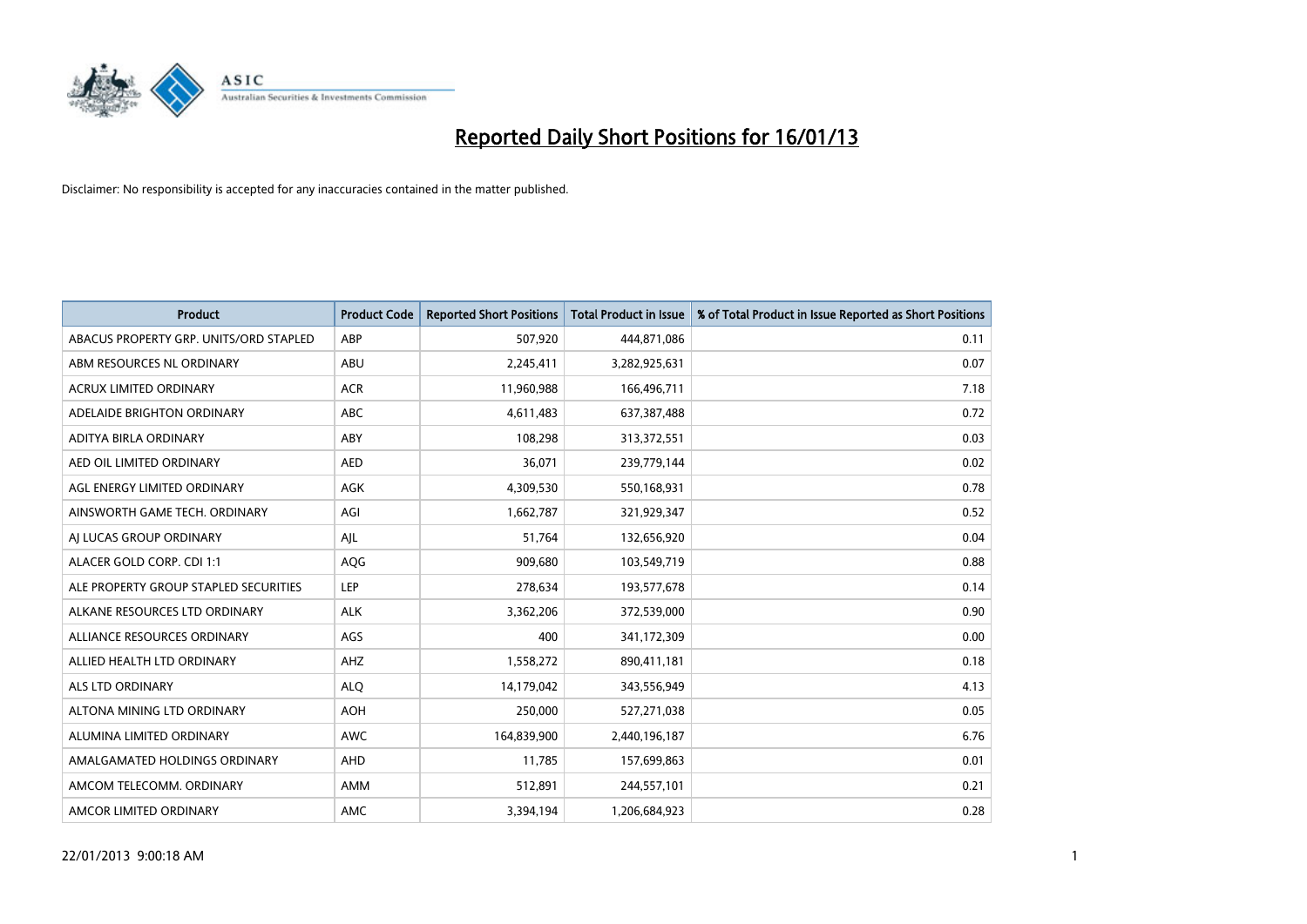

| <b>Product</b>                          | <b>Product Code</b> | <b>Reported Short Positions</b> | <b>Total Product in Issue</b> | % of Total Product in Issue Reported as Short Positions |
|-----------------------------------------|---------------------|---------------------------------|-------------------------------|---------------------------------------------------------|
| AMP LIMITED ORDINARY                    | AMP                 | 8,813,704                       | 2,930,423,546                 | 0.30                                                    |
| AMPELLA MINING ORDINARY                 | <b>AMX</b>          | 3,856,390                       | 247,500,493                   | 1.56                                                    |
| ANGLOGOLD ASHANTI CDI 5:1               | AGG                 | 500                             | 89,207,765                    | 0.00                                                    |
| ANSELL LIMITED ORDINARY                 | <b>ANN</b>          | 3,536,108                       | 130,768,652                   | 2.70                                                    |
| ANTARES ENERGY LTD ORDINARY             | AZZ                 | 553,610                         | 257,000,000                   | 0.22                                                    |
| ANZ BANKING GRP LTD ORDINARY            | ANZ                 | 4,264,415                       | 2,743,588,302                 | 0.16                                                    |
| APA GROUP STAPLED SECURITIES            | <b>APA</b>          | 5,754,204                       | 827,350,325                   | 0.70                                                    |
| APN NEWS & MEDIA ORDINARY               | <b>APN</b>          | 20,272,737                      | 661,526,586                   | 3.06                                                    |
| AQUARIUS PLATINUM. ORDINARY             | <b>AOP</b>          | 14,010,193                      | 486,851,336                   | 2.88                                                    |
| AQUILA RESOURCES ORDINARY               | <b>AQA</b>          | 8,662,405                       | 411,804,442                   | 2.10                                                    |
| ARAFURA RESOURCE LTD ORDINARY           | <b>ARU</b>          | 407,688                         | 441,270,644                   | 0.09                                                    |
| ARB CORPORATION ORDINARY                | <b>ARP</b>          | 68,835                          | 72,481,302                    | 0.09                                                    |
| ARDENT LEISURE GROUP STAPLED SECURITIES | AAD                 | 2,389,364                       | 397,774,513                   | 0.60                                                    |
| ARGO INVESTMENTS ORDINARY               | ARG                 | 303                             | 628,781,353                   | 0.00                                                    |
| ARISTOCRAT LEISURE ORDINARY             | <b>ALL</b>          | 13,220,670                      | 551,418,047                   | 2.40                                                    |
| ARRIUM LTD ORDINARY                     | ARI                 | 17,171,279                      | 1,351,527,328                 | 1.27                                                    |
| ASCIANO LIMITED ORDINARY                | <b>AIO</b>          | 6,542,736                       | 975,385,664                   | 0.67                                                    |
| ASG GROUP LIMITED ORDINARY              | <b>ASZ</b>          | 1,584,383                       | 206,720,839                   | 0.77                                                    |
| ASIA PACIFIC DATA 61C PAID, 39C UNPAID  | <b>AIDCA</b>        | 150,000                         | 115,000,100                   | 0.13                                                    |
| ASPEN GROUP ORD/UNITS STAPLED           | <b>APZ</b>          | 59,698                          | 1,197,188,521                 | 0.00                                                    |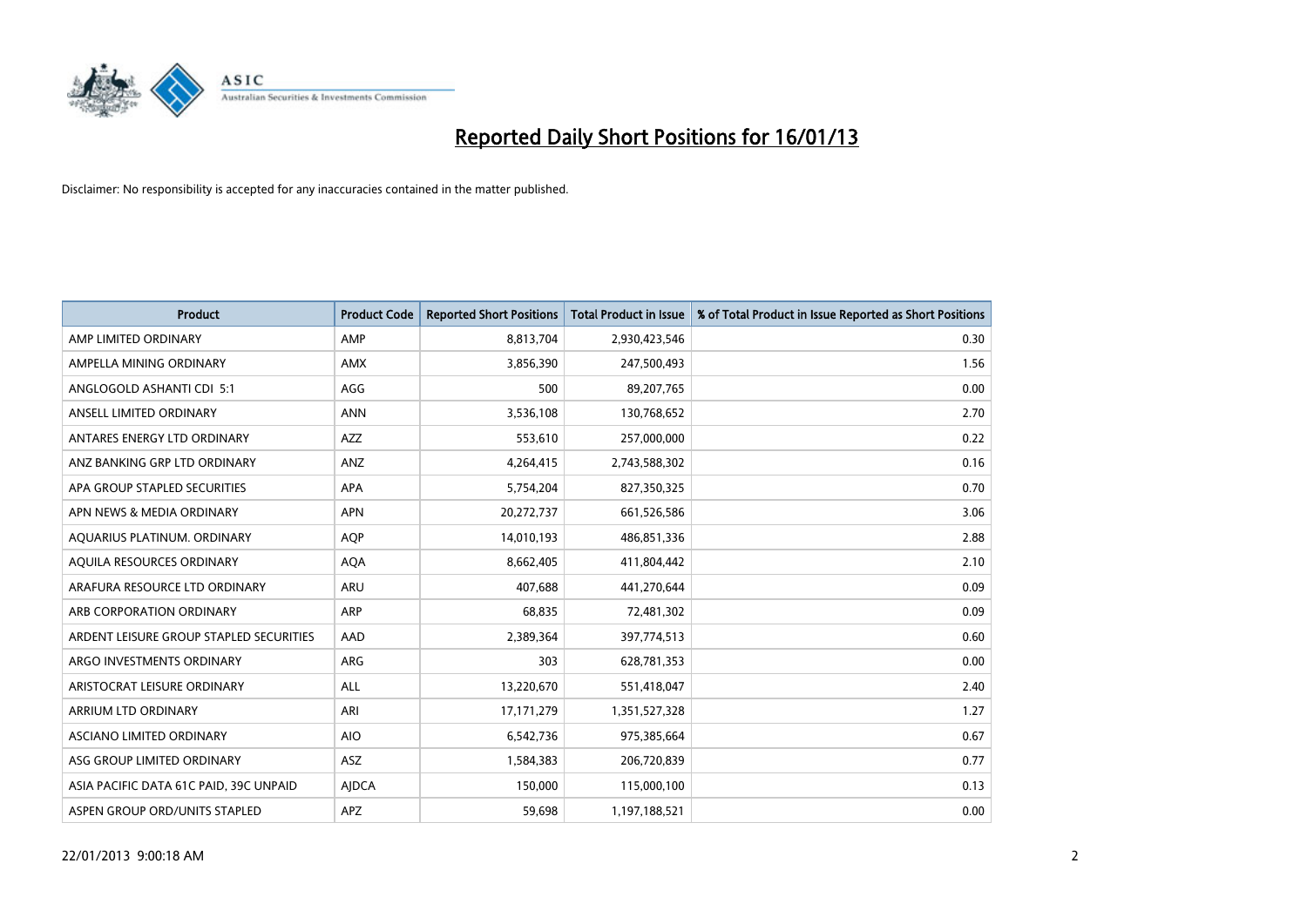

| <b>Product</b>                              | <b>Product Code</b> | <b>Reported Short Positions</b> | <b>Total Product in Issue</b> | % of Total Product in Issue Reported as Short Positions |
|---------------------------------------------|---------------------|---------------------------------|-------------------------------|---------------------------------------------------------|
| ASPIRE MINING LTD ORDINARY                  | <b>AKM</b>          | 34,557                          | 620,594,556                   | 0.01                                                    |
| ASTRO JAP PROP GROUP STAPLED SECURITIES     | AJA                 | 98                              | 58,445,002                    | 0.00                                                    |
| ASX LIMITED ORDINARY                        | <b>ASX</b>          | 3,968,397                       | 175,136,729                   | 2.27                                                    |
| ATLAS IRON LIMITED ORDINARY                 | AGO                 | 6,786,564                       | 909,718,409                   | 0.75                                                    |
| AUCKLAND INTERNATION ORDINARY               | <b>AIA</b>          | 50,000                          | 1,322,564,489                 | 0.00                                                    |
| AURIZON HOLDINGS LTD ORDINARY               | <b>AZI</b>          | 14,997,768                      | 2,137,284,503                 | 0.70                                                    |
| AURORA OIL & GAS ORDINARY                   | <b>AUT</b>          | 8,085,731                       | 447,885,778                   | 1.81                                                    |
| AUSDRILL LIMITED ORDINARY                   | ASL                 | 6,520,130                       | 309,451,963                   | 2.11                                                    |
| AUSENCO LIMITED ORDINARY                    | AAX                 | 1,176,631                       | 123,527,574                   | 0.95                                                    |
| <b>AUSTAL LIMITED ORDINARY</b>              | ASB                 | 2,992,898                       | 346,007,639                   | 0.86                                                    |
| AUSTIN ENGINEERING ORDINARY                 | ANG                 | 448,062                         | 72,314,403                    | 0.62                                                    |
| <b>AUSTRALAND PROPERTY STAPLED SECURITY</b> | <b>ALZ</b>          | 558,626                         | 576,846,597                   | 0.10                                                    |
| AUSTRALIAN AGRICULT. ORDINARY               | AAC                 | 644,344                         | 312,905,085                   | 0.21                                                    |
| AUSTRALIAN INFRASTR. UNITS/ORDINARY         | <b>AIX</b>          | 779,444                         | 620,733,944                   | 0.13                                                    |
| AUSTRALIAN PHARM, ORDINARY                  | API                 | 288,107                         | 488,115,883                   | 0.06                                                    |
| AUTOMOTIVE HOLDINGS ORDINARY                | AHE                 | 6,256                           | 260,579,682                   | 0.00                                                    |
| AVIENNINGS LIMITED ORDINARY                 | AVI                 | 175,000                         | 274,588,694                   | 0.06                                                    |
| AWE LIMITED ORDINARY                        | <b>AWE</b>          | 4,423,745                       | 522,116,985                   | 0.85                                                    |
| AZIMUTH RES LTD ORDINARY                    | <b>AZH</b>          | 1,235,942                       | 430,626,680                   | 0.29                                                    |
| <b>BANDANNA ENERGY ORDINARY</b>             | <b>BND</b>          | 15,452,151                      | 528,481,199                   | 2.92                                                    |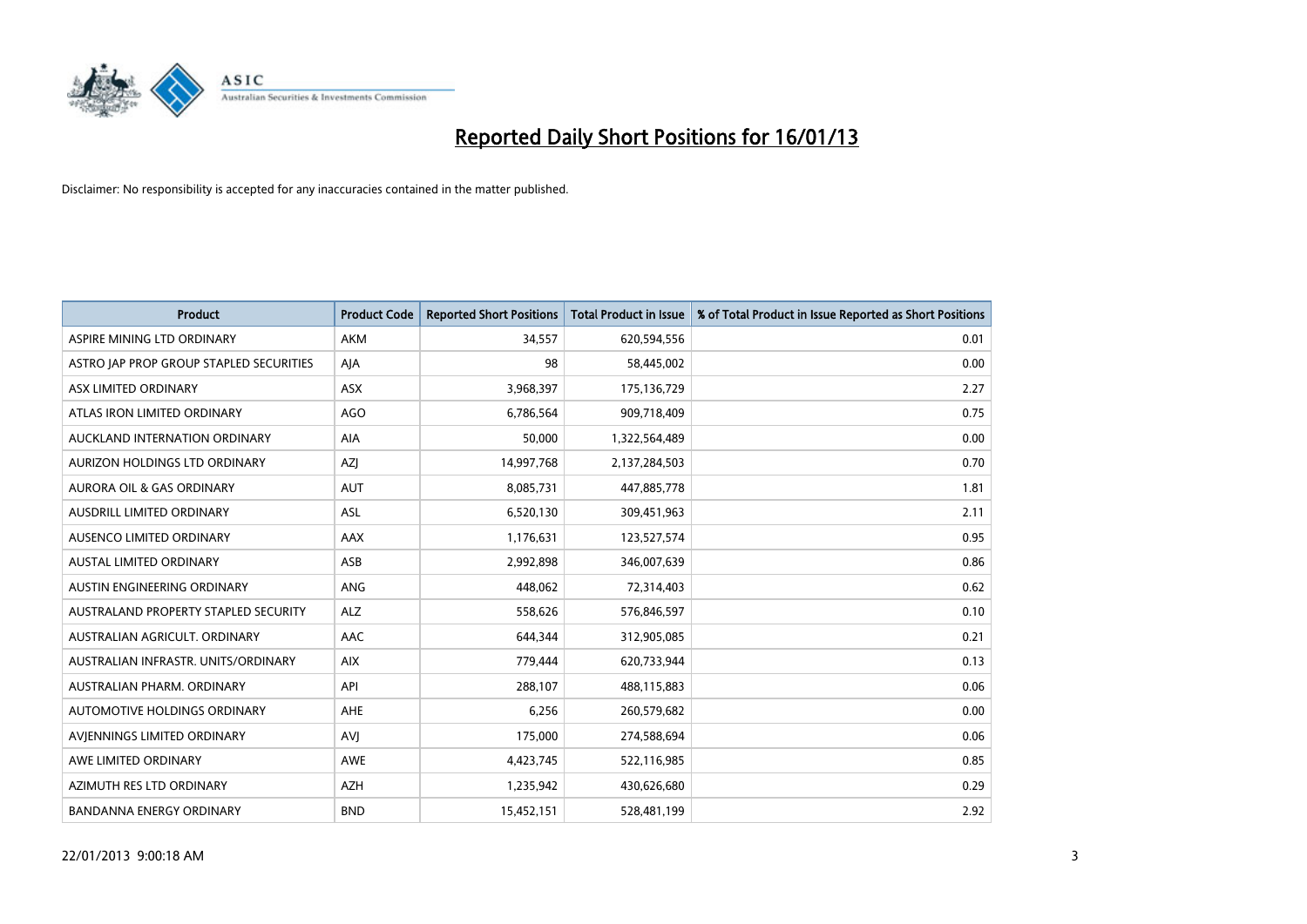

| <b>Product</b>                       | <b>Product Code</b> | <b>Reported Short Positions</b> | <b>Total Product in Issue</b> | % of Total Product in Issue Reported as Short Positions |
|--------------------------------------|---------------------|---------------------------------|-------------------------------|---------------------------------------------------------|
| BANK OF QUEENSLAND. ORDINARY         | <b>BOQ</b>          | 6,798,540                       | 312,878,919                   | 2.17                                                    |
| <b>BASE RES LIMITED ORDINARY</b>     | <b>BSE</b>          | 452,770                         | 560,440,029                   | 0.08                                                    |
| <b>BATHURST RESOURCES ORDINARY</b>   | <b>BTU</b>          | 40,155,161                      | 697,247,997                   | 5.76                                                    |
| BC IRON LIMITED ORDINARY             | <b>BCI</b>          | 667,494                         | 119,440,150                   | 0.56                                                    |
| BEACH ENERGY LIMITED ORDINARY        | <b>BPT</b>          | 25,032,239                      | 1,263,677,572                 | 1.98                                                    |
| BEADELL RESOURCE LTD ORDINARY        | <b>BDR</b>          | 11,688,843                      | 742,204,752                   | 1.57                                                    |
| BENDIGO AND ADELAIDE ORDINARY        | <b>BEN</b>          | 9,141,549                       | 402,426,835                   | 2.27                                                    |
| BERKELEY RESOURCES ORDINARY          | <b>BKY</b>          | 179,585                         | 179,393,273                   | 0.10                                                    |
| <b>BHP BILLITON LIMITED ORDINARY</b> | <b>BHP</b>          | 8,119,840                       | 3,211,691,105                 | 0.25                                                    |
| <b>BILLABONG ORDINARY</b>            | <b>BBG</b>          | 7,976,631                       | 478,944,292                   | 1.67                                                    |
| <b>BLACKMORES LIMITED ORDINARY</b>   | <b>BKL</b>          | 2,169                           | 16,909,231                    | 0.01                                                    |
| <b>BLACKTHORN RESOURCES ORDINARY</b> | <b>BTR</b>          | 278,051                         | 164,285,950                   | 0.17                                                    |
| <b>BLUESCOPE STEEL LTD ORDINARY</b>  | <b>BSL</b>          | 1,057,755                       | 558,243,305                   | 0.19                                                    |
| <b>BOART LONGYEAR ORDINARY</b>       | <b>BLY</b>          | 5,417,985                       | 461, 163, 412                 | 1.17                                                    |
| BORAL LIMITED, ORDINARY              | <b>BLD</b>          | 39,658,287                      | 766,235,816                   | 5.18                                                    |
| <b>BOUGAINVILLE COPPER ORDINARY</b>  | <b>BOC</b>          |                                 | 401,062,500                   | 0.00                                                    |
| <b>BRADKEN LIMITED ORDINARY</b>      | <b>BKN</b>          | 12,270,305                      | 169,240,662                   | 7.25                                                    |
| <b>BRAMBLES LIMITED ORDINARY</b>     | <b>BXB</b>          | 5,891,909                       | 1,556,595,256                 | 0.38                                                    |
| <b>BREVILLE GROUP LTD ORDINARY</b>   | <b>BRG</b>          | 478,850                         | 130,095,322                   | 0.37                                                    |
| <b>BRICKWORKS LIMITED ORDINARY</b>   | <b>BKW</b>          | 56,268                          | 147,818,132                   | 0.04                                                    |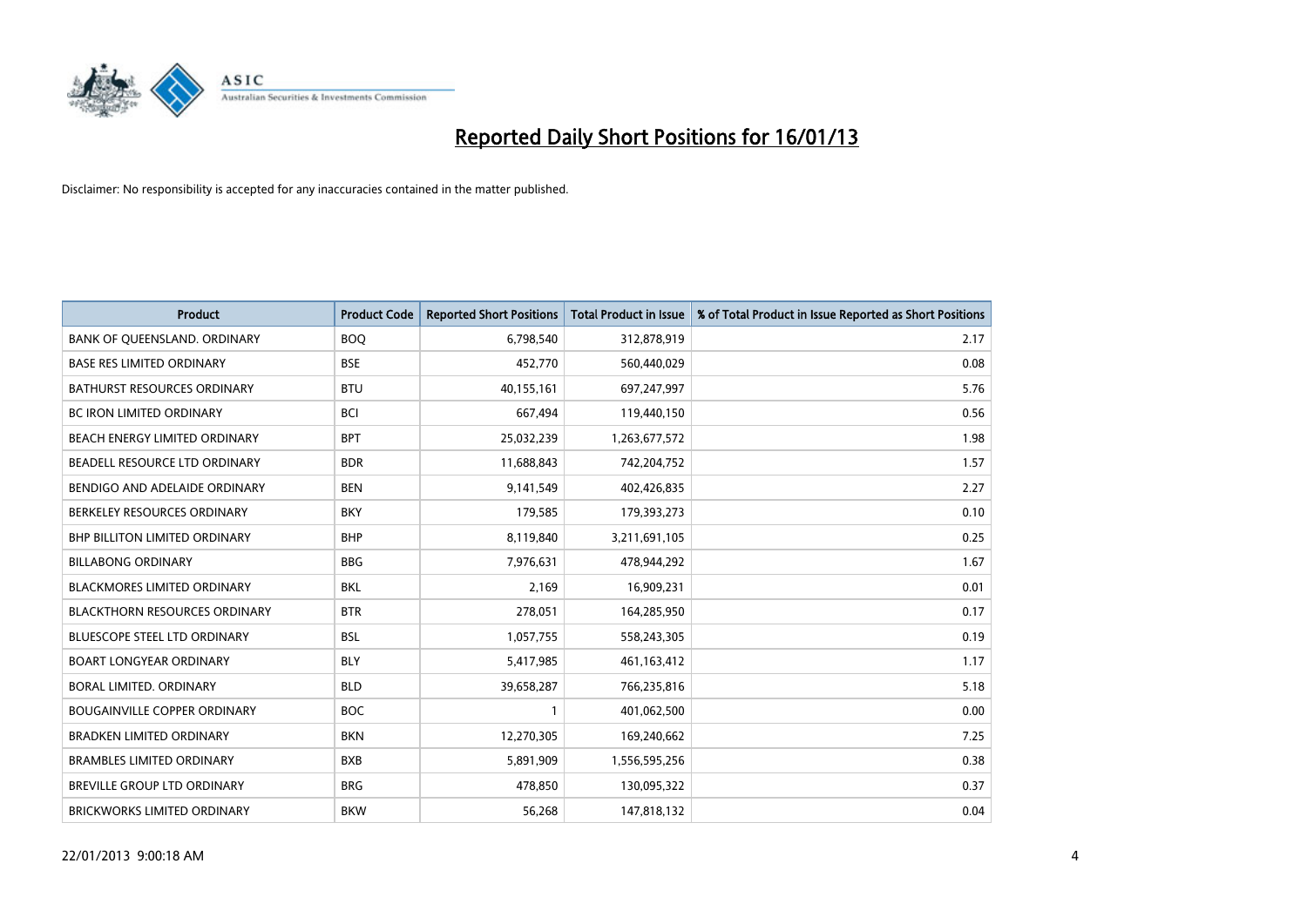

| <b>Product</b>                          | <b>Product Code</b> | <b>Reported Short Positions</b> | <b>Total Product in Issue</b> | % of Total Product in Issue Reported as Short Positions |
|-----------------------------------------|---------------------|---------------------------------|-------------------------------|---------------------------------------------------------|
| <b>BROCKMAN MINING LTD ORDINARY</b>     | <b>BCK</b>          | 91,872                          | 7,414,338,229                 | 0.00                                                    |
| BT INVESTMENT MNGMNT ORDINARY           | <b>BTT</b>          | 75,005                          | 274,214,460                   | 0.03                                                    |
| <b>BUCCANEER ENERGY LTD ORDINARY</b>    | <b>BCC</b>          | 1,000,000                       | 1,519,445,371                 | 0.07                                                    |
| <b>BURU ENERGY ORDINARY</b>             | <b>BRU</b>          | 14,614,321                      | 273,769,554                   | 5.34                                                    |
| <b>BWP TRUST ORDINARY UNITS</b>         | <b>BWP</b>          | 3,772,167                       | 533,645,790                   | 0.71                                                    |
| CABCHARGE AUSTRALIA ORDINARY            | CAB                 | 6,492,787                       | 120,430,683                   | 5.39                                                    |
| <b>CALIBRE GROUP LTD ORDINARY</b>       | <b>CGH</b>          | 513,535                         | 307,378,401                   | 0.17                                                    |
| CALTEX AUSTRALIA ORDINARY               | <b>CTX</b>          | 4,876,379                       | 270,000,000                   | 1.81                                                    |
| CAPE LAMBERT RES LTD ORDINARY           | <b>CFE</b>          | 737,230                         | 689,108,792                   | 0.11                                                    |
| CARABELLA RES LTD ORDINARY              | <b>CLR</b>          | 53,326                          | 152,361,547                   | 0.03                                                    |
| <b>CARBON ENERGY ORDINARY</b>           | <b>CNX</b>          | 48,071                          | 779,807,322                   | 0.01                                                    |
| <b>CARDNO LIMITED ORDINARY</b>          | <b>CDD</b>          | 5,793,420                       | 141,133,512                   | 4.10                                                    |
| CARNARVON PETROLEUM ORDINARY            | <b>CVN</b>          | 1,122,063                       | 937,257,700                   | 0.12                                                    |
| CARSALES.COM LTD ORDINARY               | <b>CRZ</b>          | 6,230,137                       | 235,768,495                   | 2.64                                                    |
| <b>CASH CONVERTERS ORDINARY</b>         | CCV                 | 4,399                           | 423,861,025                   | 0.00                                                    |
| CEDAR WOODS PROP. ORDINARY              | <b>CWP</b>          | 5,114                           | 73,047,793                    | 0.01                                                    |
| CENTRAL PETROLEUM ORDINARY              | <b>CTP</b>          | 676,268                         | 1,386,978,365                 | 0.05                                                    |
| CENTRO RETAIL AUST ORD/UNIT STAPLED SEC | <b>CRF</b>          | 6,849,346                       | 1,427,391,696                 | 0.48                                                    |
| CERAMIC FUEL CELLS ORDINARY             | CFU                 | 390                             | 1,559,231,320                 | 0.00                                                    |
| CFS RETAIL TRUST GRP STAPLED SECURITIES | <b>CFX</b>          | 36,763,156                      | 2,828,495,659                 | 1.30                                                    |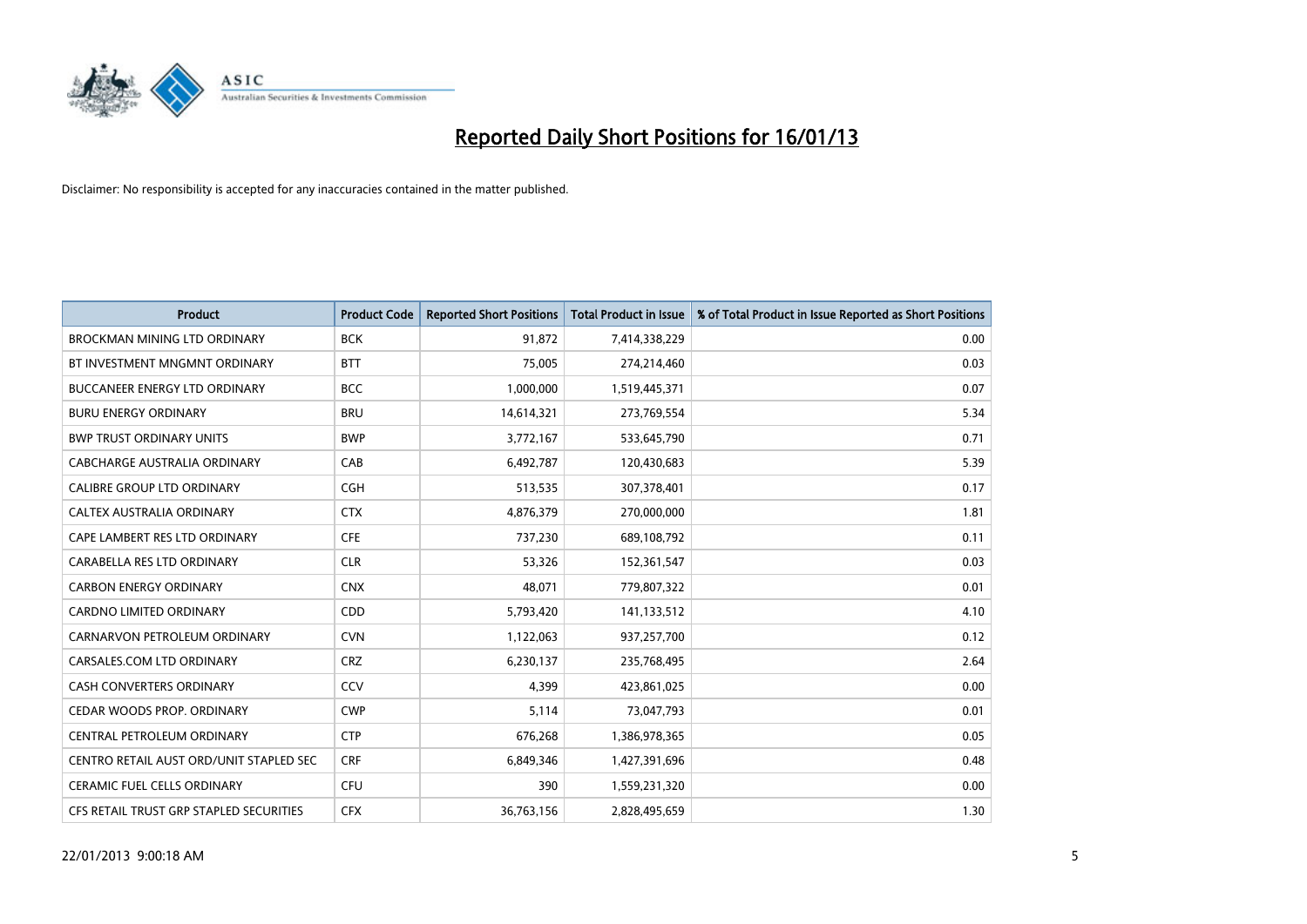

| <b>Product</b>                          | <b>Product Code</b> | <b>Reported Short Positions</b> | <b>Total Product in Issue</b> | % of Total Product in Issue Reported as Short Positions |
|-----------------------------------------|---------------------|---------------------------------|-------------------------------|---------------------------------------------------------|
| CHALLENGER DIV.PRO. STAPLED UNITS       | <b>CDI</b>          | 56,679                          | 214,101,013                   | 0.03                                                    |
| CHALLENGER LIMITED ORDINARY             | <b>CGF</b>          | 3,799,612                       | 539,090,985                   | 0.70                                                    |
| CHARTER HALL GROUP STAPLED US PROHIBIT. | <b>CHC</b>          | 421,226                         | 298,860,383                   | 0.14                                                    |
| <b>CHARTER HALL RETAIL UNITS</b>        | CQR                 | 928,069                         | 334,098,571                   | 0.28                                                    |
| <b>CHORUS LIMITED ORDINARY</b>          | <b>CNU</b>          | 482,191                         | 385,082,123                   | 0.13                                                    |
| CITIGOLD CORP LTD ORDINARY              | <b>CTO</b>          | 1,433,288                       | 1,352,907,765                 | 0.11                                                    |
| <b>CLOUGH LIMITED ORDINARY</b>          | <b>CLO</b>          | 80,236                          | 775,364,839                   | 0.01                                                    |
| CNPR GRP UNITS/ORD STAPLED              | <b>CNP</b>          | 2,537                           | 972,414,514                   | 0.00                                                    |
| COAL OF AFRICA LTD ORDINARY             | <b>CZA</b>          | 129,085                         | 800,951,034                   | 0.02                                                    |
| <b>COALSPUR MINES LTD ORDINARY</b>      | <b>CPL</b>          | 13,307,058                      | 633,521,235                   | 2.10                                                    |
| COCA-COLA AMATIL ORDINARY               | <b>CCL</b>          | 4,043,439                       | 762,133,414                   | 0.53                                                    |
| COCHLEAR LIMITED ORDINARY               | <b>COH</b>          | 4,833,870                       | 57,026,689                    | 8.48                                                    |
| <b>COCKATOO COAL ORDINARY</b>           | COK                 | 13,525,090                      | 1,016,746,908                 | 1.33                                                    |
| <b>CODAN LIMITED ORDINARY</b>           | <b>CDA</b>          | 15,849                          | 176,862,573                   | 0.01                                                    |
| <b>COFFEY INTERNATIONAL ORDINARY</b>    | <b>COF</b>          | 647                             | 255,833,165                   | 0.00                                                    |
| <b>COLLINS FOODS LTD ORDINARY</b>       | <b>CKF</b>          | 321,426                         | 93,000,003                    | 0.35                                                    |
| COMMONWEALTH BANK, ORDINARY             | CBA                 | 12,658,001                      | 1,609,180,841                 | 0.79                                                    |
| COMMONWEALTH PROP ORDINARY UNITS        | <b>CPA</b>          | 15,542,745                      | 2,347,003,413                 | 0.66                                                    |
| <b>COMPASS RESOURCES ORDINARY</b>       | <b>CMR</b>          | 7,472                           | 1,403,744,100                 | 0.00                                                    |
| COMPUTERSHARE LTD ORDINARY              | <b>CPU</b>          | 13,297,180                      | 555,664,059                   | 2.39                                                    |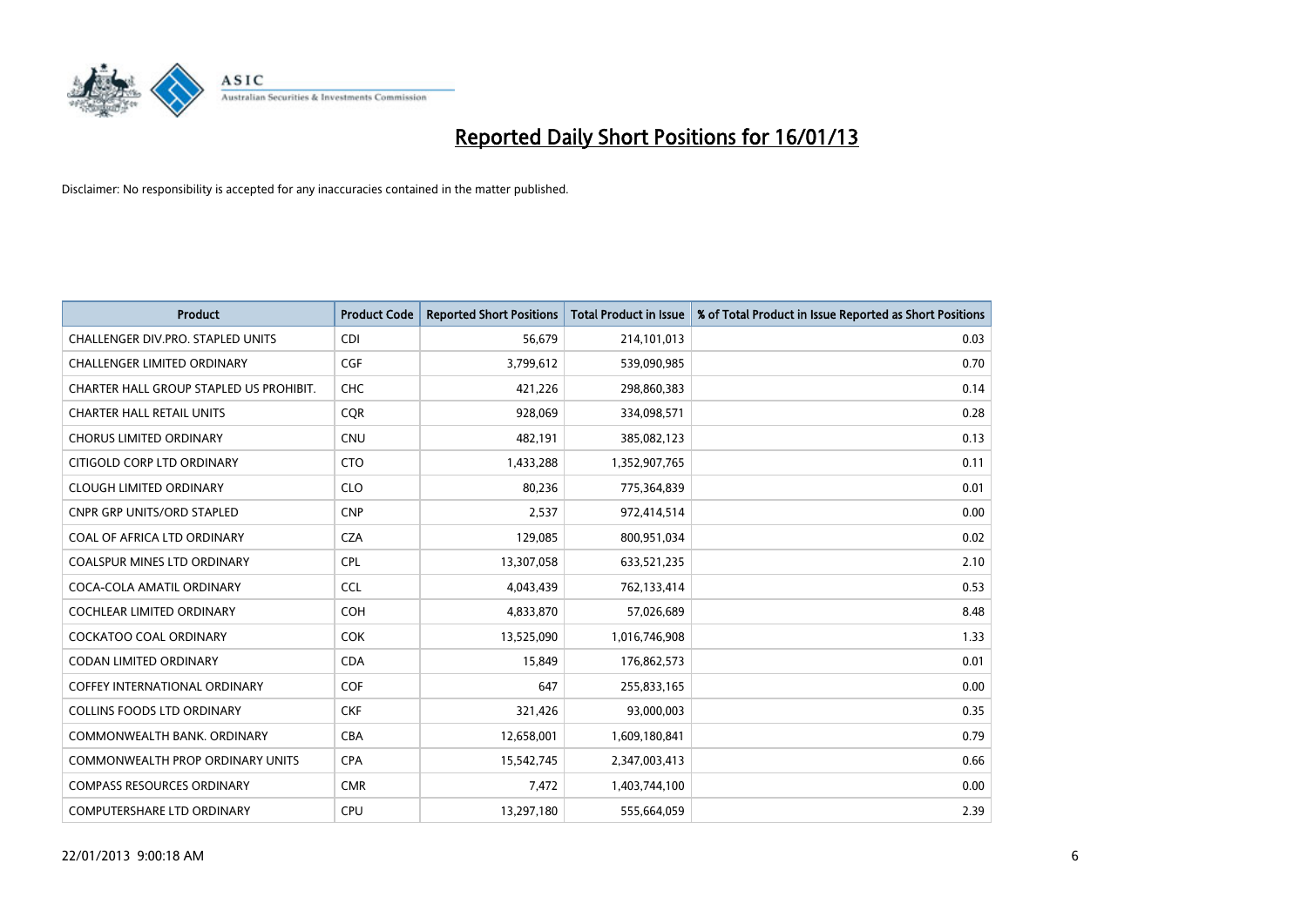

| <b>Product</b>                          | <b>Product Code</b> | <b>Reported Short Positions</b> | <b>Total Product in Issue</b> | % of Total Product in Issue Reported as Short Positions |
|-----------------------------------------|---------------------|---------------------------------|-------------------------------|---------------------------------------------------------|
| CONTINENTAL COAL LTD ORDINARY           | <b>CCC</b>          | 983                             | 473,061,772                   | 0.00                                                    |
| COOPER ENERGY LTD ORDINARY              | COE                 | 204,917                         | 329,034,654                   | 0.06                                                    |
| <b>CORP TRAVEL LIMITED ORDINARY</b>     | <b>CTD</b>          | 134,863                         | 74,971,020                    | 0.18                                                    |
| <b>CREDIT CORP GROUP ORDINARY</b>       | <b>CCP</b>          | 28,425                          | 45,932,899                    | 0.06                                                    |
| <b>CROMWELL PROP STAPLED SECURITIES</b> | <b>CMW</b>          | 294,590                         | 1,407,704,638                 | 0.02                                                    |
| <b>CROWN LIMITED ORDINARY</b>           | <b>CWN</b>          | 7,415,588                       | 728,394,185                   | 1.02                                                    |
| <b>CSG LIMITED ORDINARY</b>             | CSV                 | 547,020                         | 278,394,845                   | 0.20                                                    |
| <b>CSL LIMITED ORDINARY</b>             | <b>CSL</b>          | 2,214,796                       | 498,756,024                   | 0.44                                                    |
| <b>CSR LIMITED ORDINARY</b>             | <b>CSR</b>          | 42,915,009                      | 506,000,315                   | 8.48                                                    |
| <b>CUDECO LIMITED ORDINARY</b>          | CDU                 | 5,330,920                       | 188,943,961                   | 2.82                                                    |
| DART ENERGY LTD ORDINARY                | <b>DTE</b>          | 15,806,243                      | 878,168,388                   | 1.80                                                    |
| DAVID JONES LIMITED ORDINARY            | <b>DIS</b>          | 61,014,971                      | 531,788,775                   | 11.47                                                   |
| DECMIL GROUP LIMITED ORDINARY           | <b>DCG</b>          | 946,872                         | 168,203,219                   | 0.56                                                    |
| DEXUS PROPERTY GROUP STAPLED UNITS      | <b>DXS</b>          | 11,305,940                      | 4,839,024,176                 | 0.23                                                    |
| DISCOVERY METALS LTD ORDINARY           | <b>DML</b>          | 2,227,170                       | 486,986,451                   | 0.46                                                    |
| DOMINO PIZZA ENTERPR ORDINARY           | <b>DMP</b>          | 59,230                          | 70,192,674                    | 0.08                                                    |
| DORAY MINERALS LTD ORDINARY             | <b>DRM</b>          | 131,530                         | 139,200,101                   | 0.09                                                    |
| DOWNER EDI LIMITED ORDINARY             | <b>DOW</b>          | 6,268,636                       | 429,100,296                   | 1.46                                                    |
| DRILLSEARCH ENERGY ORDINARY             | <b>DLS</b>          | 1,525,311                       | 427,353,371                   | 0.36                                                    |
| DUET GROUP STAPLED US PROHIBIT.         | <b>DUE</b>          | 4,533,775                       | 1,158,216,750                 | 0.39                                                    |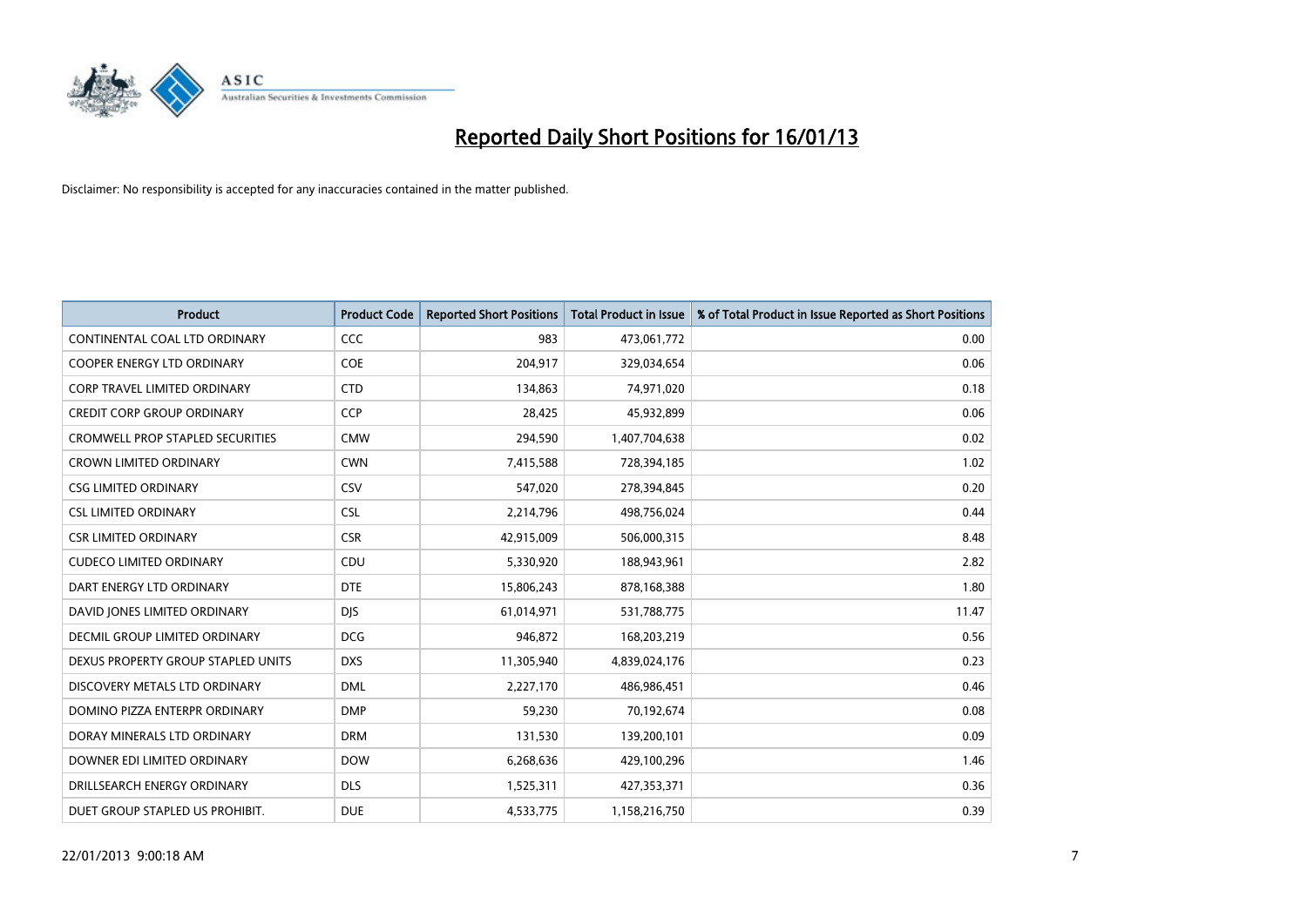

| <b>Product</b>                        | <b>Product Code</b> | <b>Reported Short Positions</b> | <b>Total Product in Issue</b> | % of Total Product in Issue Reported as Short Positions |
|---------------------------------------|---------------------|---------------------------------|-------------------------------|---------------------------------------------------------|
| DULUXGROUP LIMITED ORDINARY           | <b>DLX</b>          | 8,685,367                       | 374,507,181                   | 2.32                                                    |
| DWS LTD ORDINARY                      | <b>DWS</b>          | 101,719                         | 132,362,763                   | 0.08                                                    |
| ECHO ENTERTAINMENT ORDINARY           | EGP                 | 10,343,281                      | 825,672,730                   | 1.25                                                    |
| ELDERS LIMITED ORDINARY               | <b>ELD</b>          | 18,991,118                      | 448,598,480                   | 4.23                                                    |
| ELEMENTAL MINERALS ORDINARY           | <b>ELM</b>          | 37,696                          | 288,587,228                   | 0.01                                                    |
| ELEMENTOS LIMITED ORDINARY            | <b>ELT</b>          | 16                              | 148,352,638                   | 0.00                                                    |
| <b>EMECO HOLDINGS ORDINARY</b>        | <b>EHL</b>          | 7,411,138                       | 599,675,707                   | 1.24                                                    |
| <b>ENDEAVOUR MIN CORP CDI 1:1</b>     | <b>EVR</b>          | 166,959                         | 128,051,824                   | 0.13                                                    |
| <b>ENERGY RESOURCES ORDINARY 'A'</b>  | <b>ERA</b>          | 6,865,194                       | 517,725,062                   | 1.33                                                    |
| <b>ENERGY WORLD CORPOR, ORDINARY</b>  | <b>EWC</b>          | 17,169,050                      | 1,734,166,672                 | 0.99                                                    |
| ENVESTRA LIMITED ORDINARY             | <b>ENV</b>          | 8,846,342                       | 1,603,333,497                 | 0.55                                                    |
| EQUATORIAL RES LTD ORDINARY           | EQX                 | 130,228                         | 117,235,353                   | 0.11                                                    |
| ETHANE PIPELINE STAPLED SECURITIES    | <b>EPX</b>          | 3,500                           | 69,302,275                    | 0.01                                                    |
| EVOLUTION MINING LTD ORDINARY         | <b>EVN</b>          | 4,400,743                       | 708,092,989                   | 0.62                                                    |
| <b>EXALT RESOURCES LTD ORDINARY</b>   | ERD                 | 13,057                          | 50,376,664                    | 0.03                                                    |
| FAIRFAX MEDIA LTD ORDINARY            | <b>FXI</b>          | 366,405,974                     | 2,351,955,725                 | 15.58                                                   |
| FAR LTD ORDINARY                      | <b>FAR</b>          | 21,000,000                      | 2,499,846,742                 | 0.84                                                    |
| FISHER & PAYKEL H. ORDINARY           | <b>FPH</b>          | 123,946                         | 542,612,236                   | 0.02                                                    |
| FKP PROPERTY GROUP STAPLED SECURITIES | <b>FKP</b>          | 6,683,379                       | 321,578,705                   | 2.08                                                    |
| FLEETWOOD CORP ORDINARY               | <b>FWD</b>          | 3,015,821                       | 60,033,258                    | 5.02                                                    |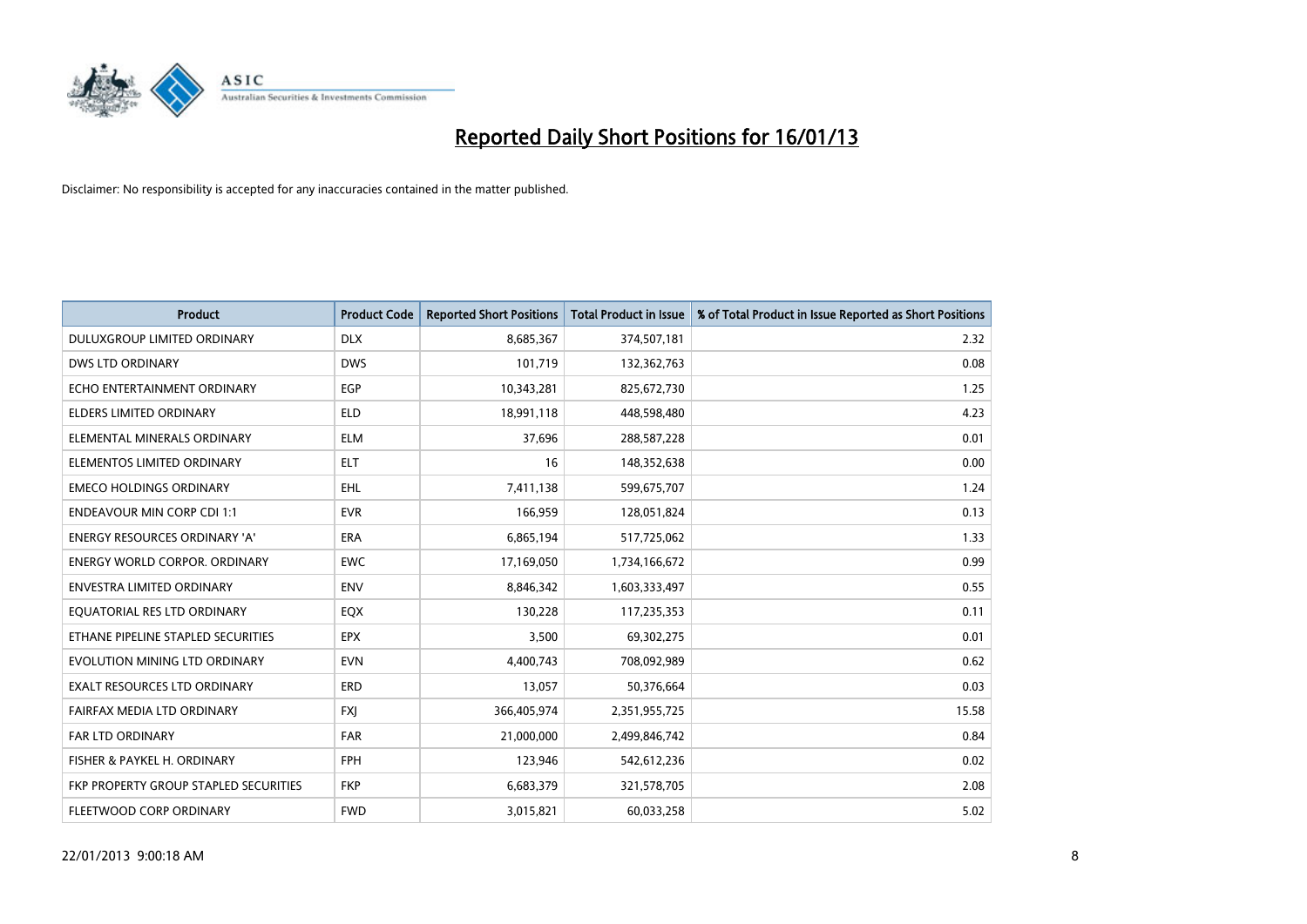

| <b>Product</b>                            | <b>Product Code</b> | <b>Reported Short Positions</b> | <b>Total Product in Issue</b> | % of Total Product in Issue Reported as Short Positions |
|-------------------------------------------|---------------------|---------------------------------|-------------------------------|---------------------------------------------------------|
| FLETCHER BUILDING ORDINARY                | <b>FBU</b>          | 6,387,342                       | 684,793,538                   | 0.93                                                    |
| <b>FLEXIGROUP LIMITED ORDINARY</b>        | <b>FXL</b>          | 457,353                         | 287,469,669                   | 0.16                                                    |
| <b>FLIGHT CENTRE ORDINARY</b>             | <b>FLT</b>          | 12,546,077                      | 100,165,616                   | 12.53                                                   |
| FLINDERS MINES LTD ORDINARY               | <b>FMS</b>          | 1,480,948                       | 1,821,300,404                 | 0.08                                                    |
| <b>FOCUS MINERALS LTD ORDINARY</b>        | <b>FML</b>          | 1,318,685                       | 8,822,771,352                 | 0.01                                                    |
| FONTERRA SHARE FUND ORDINARY UNITS        | <b>FSF</b>          | 23,312                          | 95,592,485                    | 0.02                                                    |
| <b>FORGE GROUP LIMITED ORDINARY</b>       | <b>FGE</b>          | 88,904                          | 86,169,014                    | 0.10                                                    |
| FORTESCUE METALS GRP ORDINARY             | <b>FMG</b>          | 172,617,505                     | 3,113,798,659                 | 5.54                                                    |
| <b>G.U.D. HOLDINGS ORDINARY</b>           | GUD                 | 1,623,708                       | 71,341,319                    | 2.28                                                    |
| <b>G8 EDUCATION LIMITED ORDINARY</b>      | <b>GEM</b>          | 519,990                         | 246,802,417                   | 0.21                                                    |
| <b>GALAXY RESOURCES ORDINARY</b>          | <b>GXY</b>          | 3,341,997                       | 560,357,421                   | 0.60                                                    |
| <b>GENETIC TECHNOLOGIES ORDINARY</b>      | <b>GTG</b>          | 647,100                         | 474,971,819                   | 0.14                                                    |
| <b>GEODYNAMICS LIMITED ORDINARY</b>       | GDY                 | 850                             | 406,452,608                   | 0.00                                                    |
| <b>GINDALBIE METALS LTD ORDINARY</b>      | <b>GBG</b>          | 29,213,548                      | 1,404,350,200                 | 2.08                                                    |
| <b>GOODMAN FIELDER, ORDINARY</b>          | GFF                 | 24,197,933                      | 1,955,559,207                 | 1.24                                                    |
| <b>GOODMAN GROUP STAPLED US PROHIBIT.</b> | <b>GMG</b>          | 3,285,304                       | 1,713,233,947                 | 0.19                                                    |
| <b>GOODMAN PLUS TRUST STEP-UP UNITS</b>   | <b>GMPPA</b>        | 730                             | 3,269,665                     | 0.02                                                    |
| <b>GPT GROUP STAPLED SEC.</b>             | <b>GPT</b>          | 7,356,584                       | 1,766,785,075                 | 0.42                                                    |
| <b>GRAINCORP LIMITED A CLASS ORDINARY</b> | <b>GNC</b>          | 1,486,729                       | 228,855,628                   | 0.65                                                    |
| <b>GRANGE RESOURCES. ORDINARY</b>         | <b>GRR</b>          | 1,804,810                       | 1,156,181,782                 | 0.16                                                    |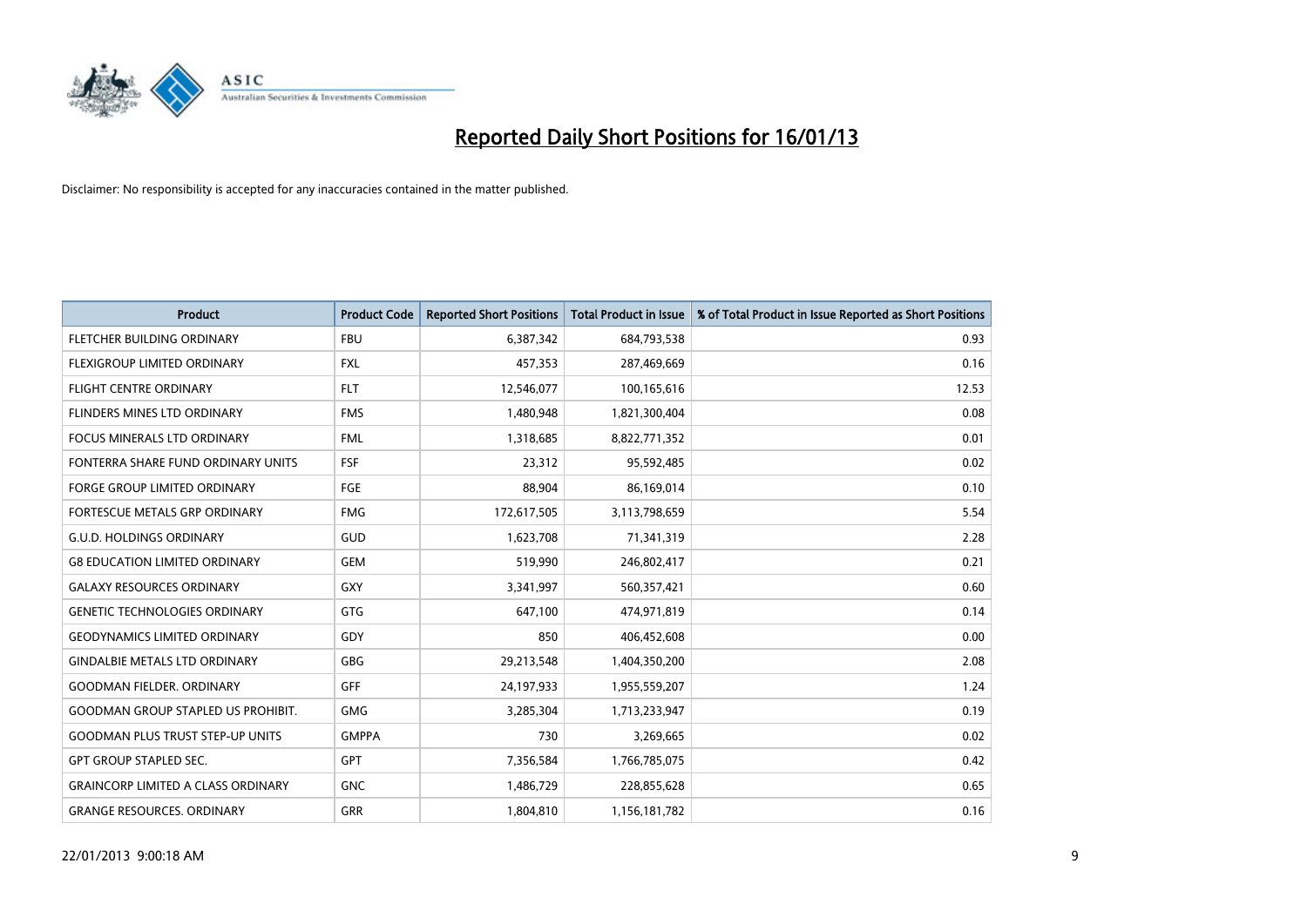

| <b>Product</b>                       | <b>Product Code</b> | <b>Reported Short Positions</b> | <b>Total Product in Issue</b> | % of Total Product in Issue Reported as Short Positions |
|--------------------------------------|---------------------|---------------------------------|-------------------------------|---------------------------------------------------------|
| <b>GREENLAND MIN EN LTD ORDINARY</b> | GGG                 | 4,385,566                       | 567,937,409                   | 0.77                                                    |
| <b>GRYPHON MINERALS LTD ORDINARY</b> | GRY                 | 17,537,434                      | 400,464,983                   | 4.38                                                    |
| <b>GUILDFORD COAL LTD ORDINARY</b>   | <b>GUF</b>          | 1,240,383                       | 521,046,899                   | 0.24                                                    |
| <b>GUNNS LIMITED ORDINARY</b>        | <b>GNS</b>          | 51,528,090                      | 848,401,559                   | 6.07                                                    |
| <b>GWA GROUP LTD ORDINARY</b>        | <b>GWA</b>          | 7,761,160                       | 304,706,899                   | 2.55                                                    |
| <b>HARVEY NORMAN ORDINARY</b>        | <b>HVN</b>          | 121,402,987                     | 1,062,316,784                 | 11.43                                                   |
| <b>HASTIE GROUP LIMITED ORDINARY</b> | <b>HST</b>          | 233,914                         | 137,353,504                   | 0.17                                                    |
| <b>HENDERSON GROUP CDI 1:1</b>       | <b>HGG</b>          | 1,025,064                       | 717,648,677                   | 0.14                                                    |
| HFA HOLDINGS LIMITED ORDINARY        | <b>HFA</b>          | 3,809                           | 117,332,831                   | 0.00                                                    |
| HILLGROVE RES LTD ORDINARY           | <b>HGO</b>          | 3,410,553                       | 1,022,760,221                 | 0.33                                                    |
| HILLS HOLDINGS LTD ORDINARY          | <b>HIL</b>          | 3,165,015                       | 246,500,444                   | 1.28                                                    |
| HORIZON OIL LIMITED ORDINARY         | <b>HZN</b>          | 33,706,809                      | 1,130,811,515                 | 2.98                                                    |
| ICON ENERGY LIMITED ORDINARY         | <b>ICN</b>          | 72                              | 533,391,210                   | 0.00                                                    |
| <b>IINET LIMITED ORDINARY</b>        | <b>IIN</b>          | 176,892                         | 161,238,847                   | 0.11                                                    |
| <b>ILUKA RESOURCES ORDINARY</b>      | <b>ILU</b>          | 68,004,802                      | 418,700,517                   | 16.24                                                   |
| <b>IMDEX LIMITED ORDINARY</b>        | <b>IMD</b>          | 1,405,958                       | 210,473,188                   | 0.67                                                    |
| <b>INCITEC PIVOT ORDINARY</b>        | <b>IPL</b>          | 6,356,661                       | 1,628,730,107                 | 0.39                                                    |
| INDEPENDENCE GROUP ORDINARY          | <b>IGO</b>          | 4,260,274                       | 232,882,535                   | 1.83                                                    |
| <b>INDOPHIL RESOURCES ORDINARY</b>   | <b>IRN</b>          | 1,467,094                       | 1,203,146,194                 | 0.12                                                    |
| INFIGEN ENERGY STAPLED SECURITIES    | <b>IFN</b>          | 3,346,260                       | 762,265,972                   | 0.44                                                    |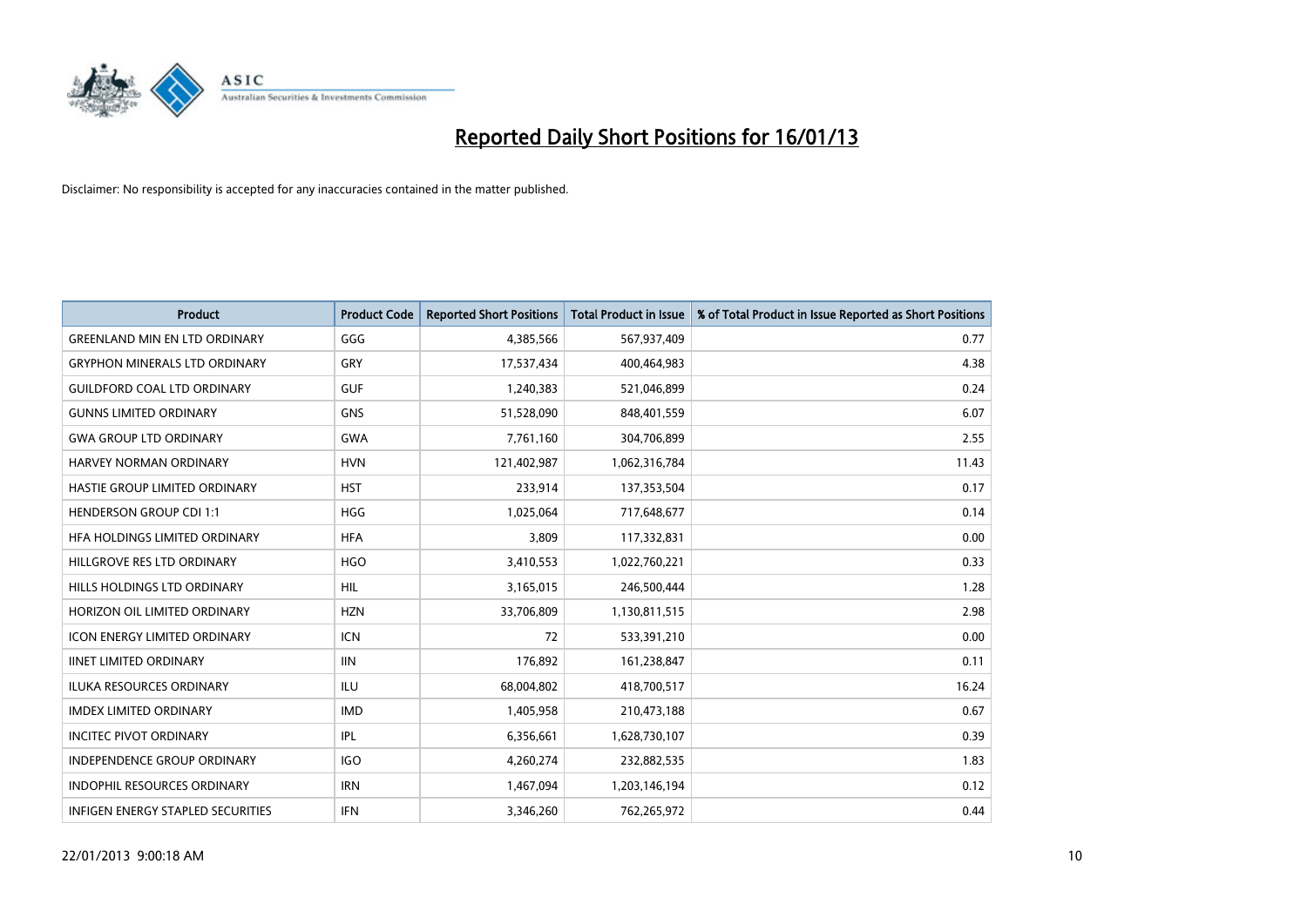

| <b>Product</b>                                  | <b>Product Code</b> | <b>Reported Short Positions</b> | <b>Total Product in Issue</b> | % of Total Product in Issue Reported as Short Positions |
|-------------------------------------------------|---------------------|---------------------------------|-------------------------------|---------------------------------------------------------|
| <b>INSURANCE AUSTRALIA ORDINARY</b>             | IAG                 | 6,106,562                       | 2,079,034,021                 | 0.29                                                    |
| INTEGRATED RESEARCH ORDINARY                    | IRI                 | 84,546                          | 168,359,453                   | 0.05                                                    |
| <b>INTREPID MINES ORDINARY</b>                  | <b>IAU</b>          | 10,367,139                      | 555,419,975                   | 1.87                                                    |
| INVESTA OFFICE FUND STAPLED SECURITIES          | <b>IOF</b>          | 3,475,392                       | 614,047,458                   | 0.57                                                    |
| <b>INVOCARE LIMITED ORDINARY</b>                | <b>IVC</b>          | 3,174,386                       | 110,030,298                   | 2.89                                                    |
| <b>ION LIMITED ORDINARY</b>                     | <b>ION</b>          | 164,453                         | 256,365,105                   | 0.06                                                    |
| <b>IOOF HOLDINGS LTD ORDINARY</b>               | IFL                 | 1,492,558                       | 229,794,395                   | 0.65                                                    |
| <b>IRESS LIMITED ORDINARY</b>                   | <b>IRE</b>          | 1,862,986                       | 128,620,231                   | 1.45                                                    |
| <b>IRON ORE HOLDINGS ORDINARY</b>               | <b>IOH</b>          | 39,352                          | 161,174,005                   | 0.02                                                    |
| ISHARES MSCI JAPAN CDI 1:1                      | <b>IIP</b>          | 726                             | 822,000,000                   | 0.00                                                    |
| ISHARES S&P ASIA 50 CDI 1:1                     | <b>IAA</b>          | 832                             | 1,700,000                     | 0.05                                                    |
| <b>ISS GROUP LIMITED ORDINARY</b>               | <b>ISS</b>          | 150,000                         | 137,708,097                   | 0.11                                                    |
| <b>IVANHOE AUSTRALIA ORDINARY</b>               | <b>IVA</b>          | 2,096,984                       | 714,483,151                   | 0.29                                                    |
| <b>JAMES HARDIE INDUST CHESS DEPOSITARY INT</b> | <b>IHX</b>          | 9,056,054                       | 440,917,727                   | 2.05                                                    |
| <b>JB HI-FI LIMITED ORDINARY</b>                | <b>IBH</b>          | 18,756,492                      | 98,850,643                    | 18.97                                                   |
| <b>JUMBO INTERACTIVE ORDINARY</b>               | <b>JIN</b>          | 1,000                           | 43,002,560                    | 0.00                                                    |
| <b>JUPITER MINES ORDINARY</b>                   | <b>IMS</b>          | 1,672                           | 2,281,835,383                 | 0.00                                                    |
| KAGARA LTD ORDINARY                             | <b>KZL</b>          | 3,034,012                       | 798,953,117                   | 0.38                                                    |
| KANGAROO RES LTD ORDINARY                       | <b>KRL</b>          | 191,687                         | 3,434,430,012                 | 0.01                                                    |
| KAROON GAS AUSTRALIA ORDINARY                   | <b>KAR</b>          | 208.260                         | 221,420,769                   | 0.09                                                    |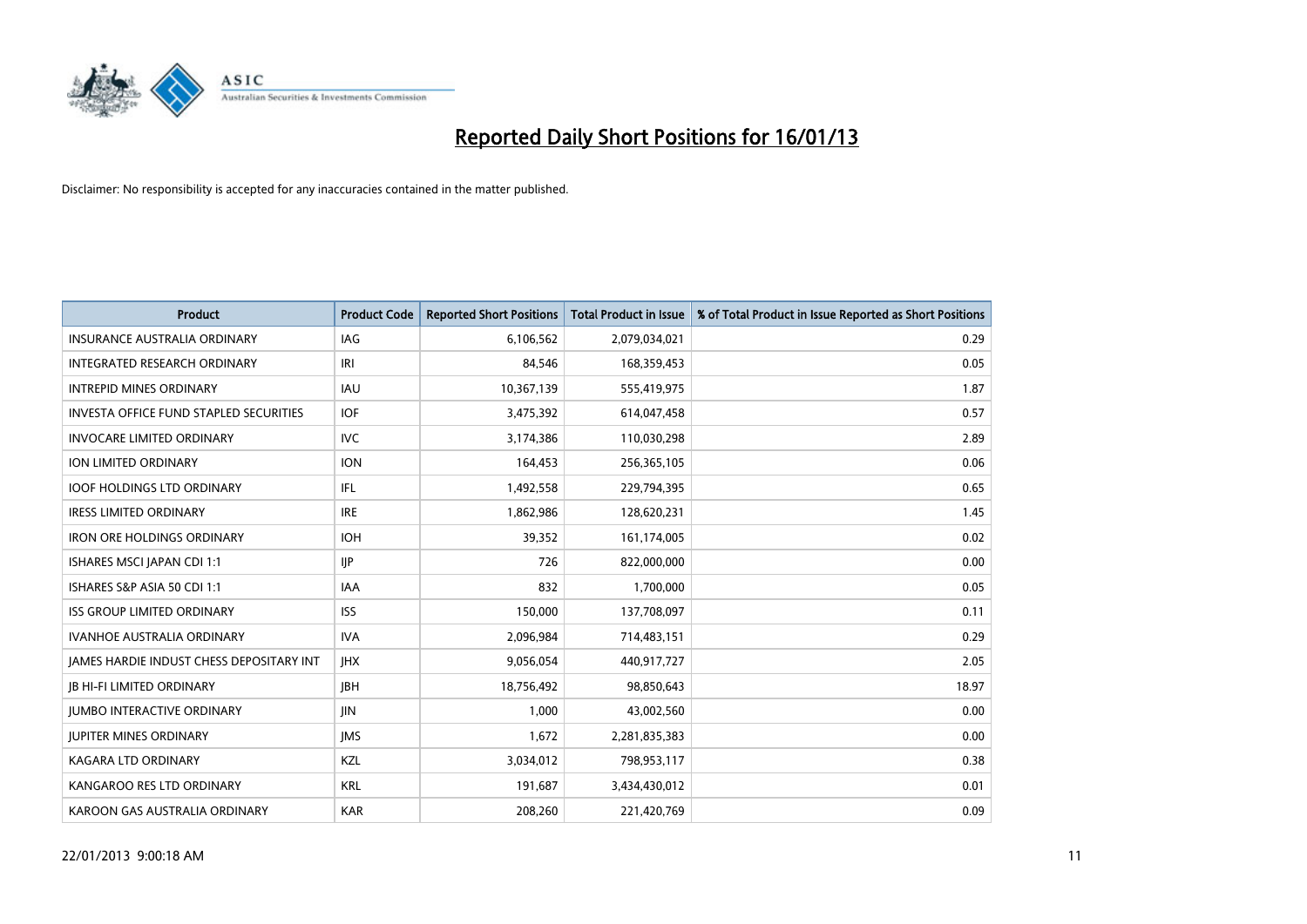

| <b>Product</b>                        | <b>Product Code</b> | <b>Reported Short Positions</b> | <b>Total Product in Issue</b> | % of Total Product in Issue Reported as Short Positions |
|---------------------------------------|---------------------|---------------------------------|-------------------------------|---------------------------------------------------------|
| KATHMANDU HOLD LTD ORDINARY           | <b>KMD</b>          | 588,972                         | 200,215,894                   | 0.29                                                    |
| <b>KBL MINING LIMITED ORDINARY</b>    | <b>KBL</b>          | 1,820                           | 293,535,629                   | 0.00                                                    |
| <b>KENTOR GOLD LIMITED ORDINARY</b>   | KGL                 | 275                             | 140,040,563                   | 0.00                                                    |
| KINGSGATE CONSOLID. ORDINARY          | <b>KCN</b>          | 9,026,615                       | 151,828,173                   | 5.95                                                    |
| KINGSROSE MINING LTD ORDINARY         | <b>KRM</b>          | 120,622                         | 291,261,517                   | 0.04                                                    |
| LEIGHTON HOLDINGS ORDINARY            | LEI                 | 8,798,642                       | 337,164,188                   | 2.61                                                    |
| LEND LEASE GROUP UNIT/ORD STAPLED     | LLC                 | 5,174,248                       | 574,351,883                   | 0.90                                                    |
| LINC ENERGY LTD ORDINARY              | <b>LNC</b>          | 18,250,301                      | 517,770,424                   | 3.52                                                    |
| LIQUEFIED NATURAL ORDINARY            | LNG                 | 272,800                         | 267,699,015                   | 0.10                                                    |
| LYCOPODIUM LIMITED ORDINARY           | LYL                 | 602                             | 38,755,103                    | 0.00                                                    |
| LYNAS CORPORATION ORDINARY            | <b>LYC</b>          | 145,433,894                     | 1,960,801,292                 | 7.42                                                    |
| M2 TELECOMMUNICATION ORDINARY         | <b>MTU</b>          | 6,741,206                       | 157,976,251                   | 4.27                                                    |
| <b>MACA LIMITED ORDINARY</b>          | <b>MLD</b>          | 1,092,728                       | 150,000,000                   | 0.73                                                    |
| <b>MACMAHON HOLDINGS ORDINARY</b>     | <b>MAH</b>          | 24,221,824                      | 1,020,539,461                 | 2.37                                                    |
| MACQ ATLAS ROADS GRP ORDINARY STAPLED | <b>MOA</b>          | 3,185,851                       | 478,531,436                   | 0.67                                                    |
| MACQUARIE GROUP LTD ORDINARY          | <b>MOG</b>          | 6,168,637                       | 339,178,329                   | 1.82                                                    |
| <b>MATRIX C &amp; E LTD ORDINARY</b>  | <b>MCE</b>          | 3,928,730                       | 94,555,428                    | 4.15                                                    |
| <b>MAVERICK DRILLING ORDINARY</b>     | <b>MAD</b>          | 13,501,751                      | 452,726,751                   | 2.98                                                    |
| MAYNE PHARMA LTD ORDINARY             | <b>MYX</b>          | 546,300                         | 545,527,413                   | 0.10                                                    |
| MCMILLAN SHAKESPEARE ORDINARY         | <b>MMS</b>          | 745.095                         | 74,523,965                    | 1.00                                                    |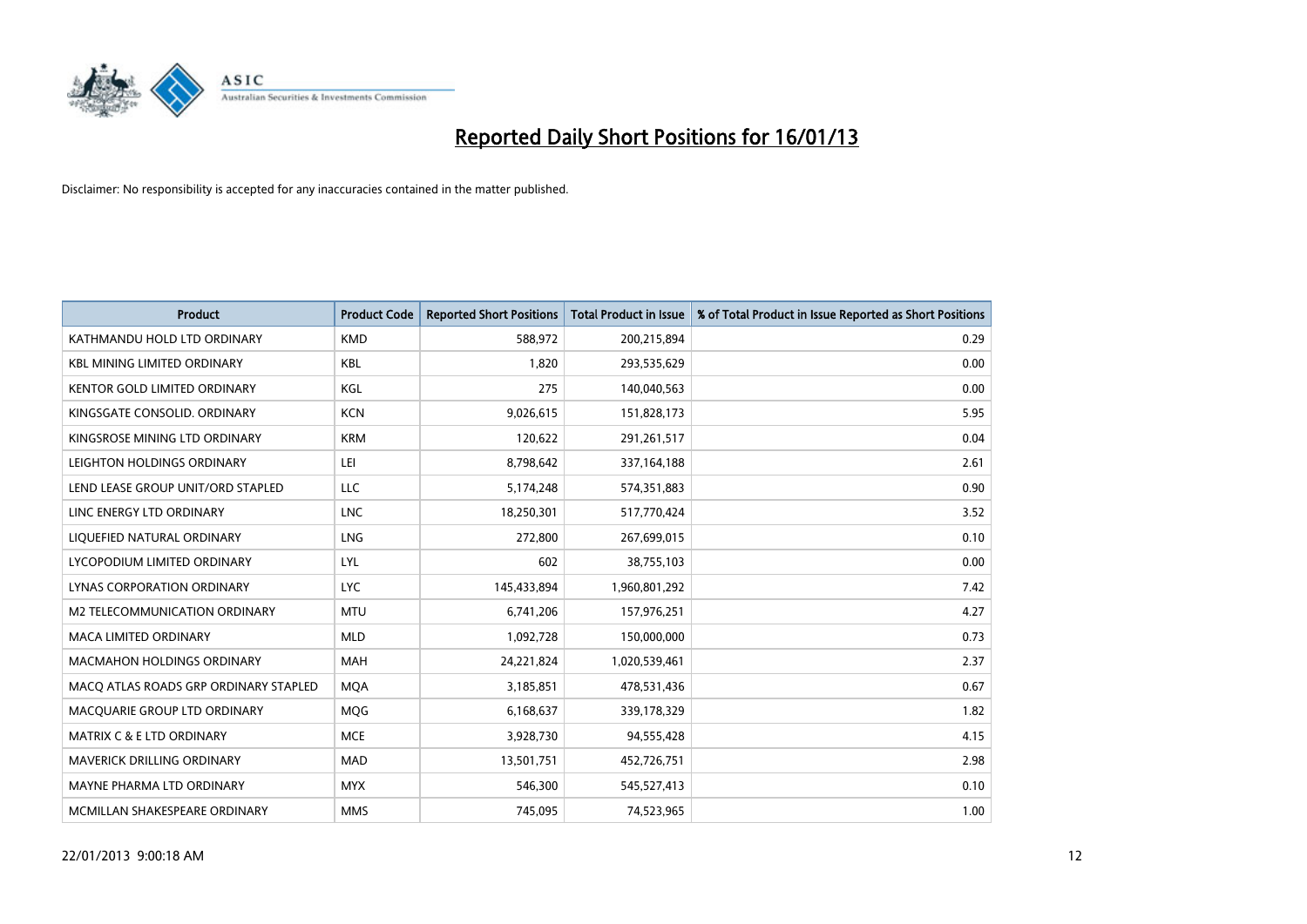

| <b>Product</b>                   | <b>Product Code</b> | <b>Reported Short Positions</b> | <b>Total Product in Issue</b> | % of Total Product in Issue Reported as Short Positions |
|----------------------------------|---------------------|---------------------------------|-------------------------------|---------------------------------------------------------|
| <b>MCPHERSON'S LTD ORDINARY</b>  | <b>MCP</b>          | 820                             | 73,106,633                    | 0.00                                                    |
| MEDUSA MINING LTD ORDINARY       | <b>MML</b>          | 2,774,323                       | 188,903,911                   | 1.47                                                    |
| MELBOURNE IT LIMITED ORDINARY    | <b>MLB</b>          | 550,364                         | 82,451,363                    | 0.67                                                    |
| MEO AUSTRALIA LTD ORDINARY       | <b>MEO</b>          | 477,900                         | 627,264,587                   | 0.08                                                    |
| <b>MERMAID MARINE ORDINARY</b>   | <b>MRM</b>          | 838,015                         | 223,832,900                   | 0.37                                                    |
| MESOBLAST LIMITED ORDINARY       | <b>MSB</b>          | 16,858,794                      | 287,132,832                   | 5.87                                                    |
| <b>METALS X LIMITED ORDINARY</b> | <b>MLX</b>          | 5,951,927                       | 1,651,766,110                 | 0.36                                                    |
| METCASH LIMITED ORDINARY         | <b>MTS</b>          | 97,315,723                      | 880,704,786                   | 11.05                                                   |
| METMINCO LIMITED ORDINARY        | <b>MNC</b>          | 54,825                          | 1,749,543,023                 | 0.00                                                    |
| MICLYN EXP OFFSHR ORDINARY       | <b>MIO</b>          | 125,357                         | 278,639,188                   | 0.04                                                    |
| MILTON CORPORATION ORDINARY      | <b>MLT</b>          | 12,800                          | 121,625,655                   | 0.01                                                    |
| MINCOR RESOURCES NL ORDINARY     | <b>MCR</b>          | 2,261,677                       | 188,208,274                   | 1.20                                                    |
| MINERAL DEPOSITS ORDINARY        | <b>MDL</b>          | 437,741                         | 83,538,786                    | 0.52                                                    |
| MINERAL RESOURCES, ORDINARY      | <b>MIN</b>          | 3,592,538                       | 185,333,269                   | 1.94                                                    |
| MIRABELA NICKEL LTD ORDINARY     | <b>MBN</b>          | 6,788,299                       | 876,582,736                   | 0.77                                                    |
| MIRVAC GROUP STAPLED SECURITIES  | <b>MGR</b>          | 6,123,604                       | 3,425,587,451                 | 0.18                                                    |
| MOLOPO ENERGY LTD ORDINARY       | <b>MPO</b>          | 756,922                         | 245,849,711                   | 0.31                                                    |
| MONADELPHOUS GROUP ORDINARY      | <b>MND</b>          | 7,178,854                       | 90,663,543                    | 7.92                                                    |
| MORTGAGE CHOICE LTD ORDINARY     | MOC                 | 2,377,991                       | 123,431,282                   | 1.93                                                    |
| MOUNT GIBSON IRON ORDINARY       | <b>MGX</b>          | 2,998,039                       | 1,090,584,232                 | 0.27                                                    |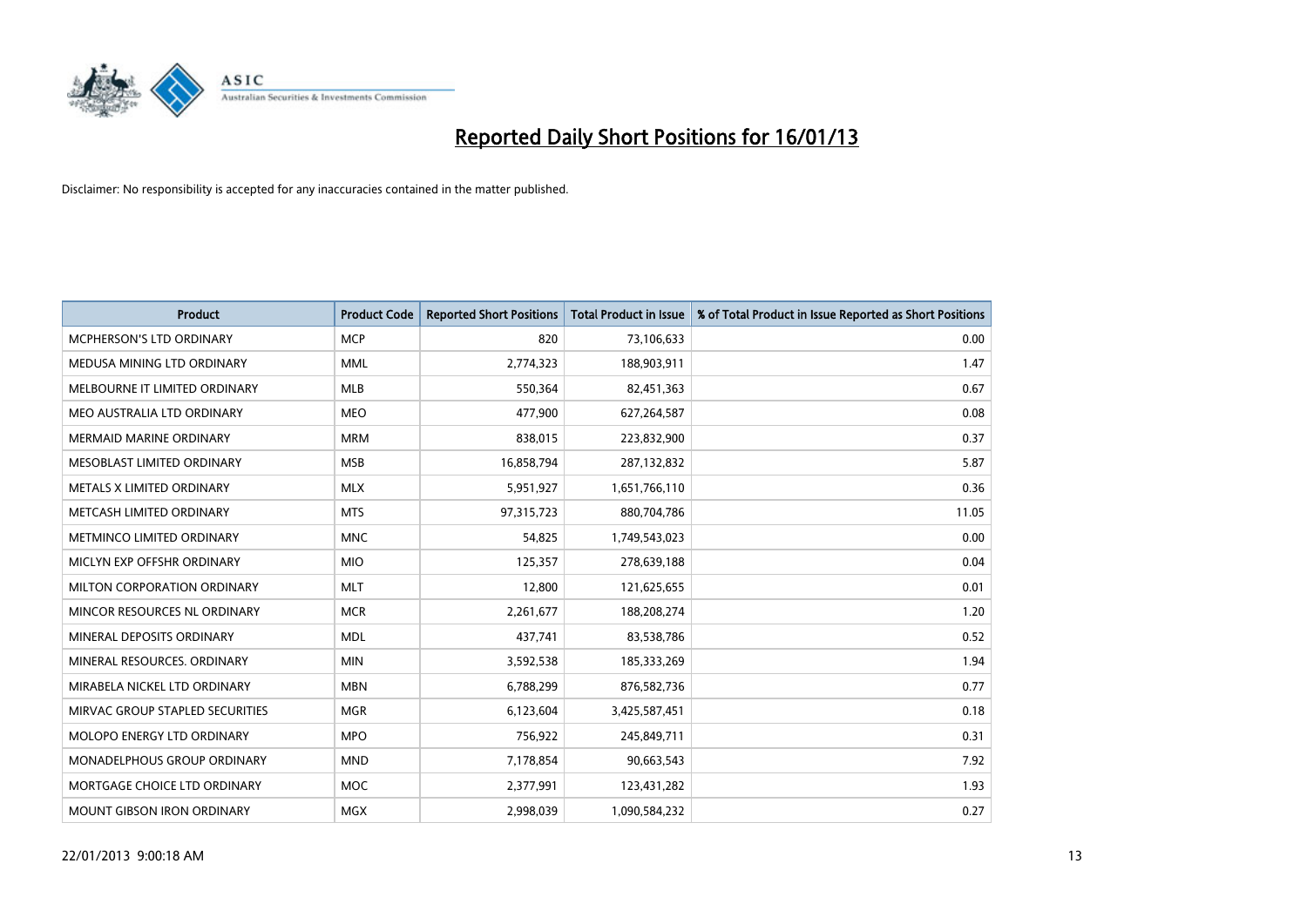

| <b>Product</b>                       | <b>Product Code</b> | <b>Reported Short Positions</b> | <b>Total Product in Issue</b> | % of Total Product in Issue Reported as Short Positions |
|--------------------------------------|---------------------|---------------------------------|-------------------------------|---------------------------------------------------------|
| <b>MURCHISON METALS LTD ORDINARY</b> | <b>MMX</b>          | 6,141,070                       | 450,497,346                   | 1.36                                                    |
| <b>MYER HOLDINGS LTD ORDINARY</b>    | <b>MYR</b>          | 79,928,611                      | 583,384,551                   | 13.70                                                   |
| <b>MYSTATE LIMITED ORDINARY</b>      | <b>MYS</b>          | 19,725                          | 87,117,374                    | 0.02                                                    |
| NATIONAL AUST. BANK ORDINARY         | <b>NAB</b>          | 11,722,827                      | 2,342,207,090                 | 0.50                                                    |
| NAVITAS LIMITED ORDINARY             | <b>NVT</b>          | 9,475,880                       | 375,367,918                   | 2.52                                                    |
| NEON ENERGY LIMITED ORDINARY         | <b>NEN</b>          | 3,228,913                       | 549,844,091                   | 0.59                                                    |
| NEW HOPE CORPORATION ORDINARY        | <b>NHC</b>          | 2,401,534                       | 830,563,352                   | 0.29                                                    |
| NEWCREST MINING ORDINARY             | <b>NCM</b>          | 2,450,514                       | 765,906,839                   | 0.32                                                    |
| NEWS CORP A NON-VOTING CDI           | <b>NWSLV</b>        | 2,517,926                       | 1,533,112,286                 | 0.16                                                    |
| NEWS CORP B VOTING CDI               | <b>NWS</b>          | 1,063,000                       | 798,520,953                   | 0.13                                                    |
| NEWSAT LIMITED ORDINARY              | <b>NWT</b>          | 58,617                          | 233,052,157                   | 0.03                                                    |
| NEXTDC LIMITED ORDINARY              | <b>NXT</b>          | 3,346,732                       | 172,602,288                   | 1.94                                                    |
| NEXUS ENERGY LIMITED ORDINARY        | <b>NXS</b>          | 9,022,856                       | 1,329,821,159                 | 0.68                                                    |
| NIB HOLDINGS LIMITED ORDINARY        | <b>NHF</b>          | 649                             | 439,004,182                   | 0.00                                                    |
| NIDO PETROLEUM ORDINARY              | <b>NDO</b>          | 105,313                         | 1,684,732,219                 | 0.01                                                    |
| NOBLE MINERAL RES ORDINARY           | <b>NMG</b>          | 2,982,014                       | 666,397,952                   | 0.45                                                    |
| NORFOLK GROUP ORDINARY               | <b>NFK</b>          | 50                              | 158,890,730                   | 0.00                                                    |
| NORTHERN IRON LTD ORDINARY           | <b>NFE</b>          | 3,244,785                       | 484,405,314                   | 0.67                                                    |
| NORTHERN STAR ORDINARY               | <b>NST</b>          | 5,395,140                       | 424,277,027                   | 1.27                                                    |
| NRW HOLDINGS LIMITED ORDINARY        | <b>NWH</b>          | 1,926,996                       | 278,888,011                   | 0.69                                                    |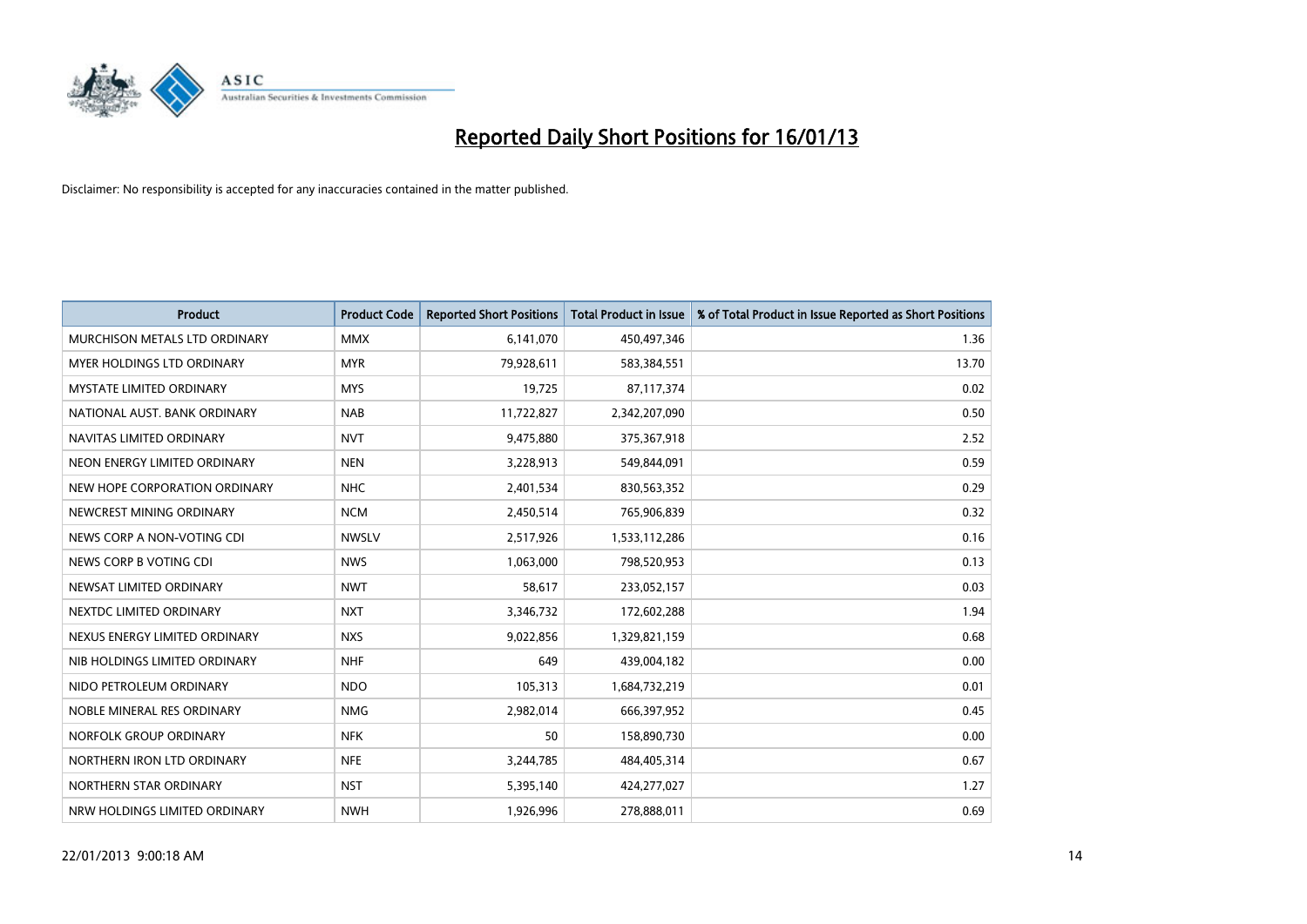

| <b>Product</b>                        | <b>Product Code</b> | <b>Reported Short Positions</b> | <b>Total Product in Issue</b> | % of Total Product in Issue Reported as Short Positions |
|---------------------------------------|---------------------|---------------------------------|-------------------------------|---------------------------------------------------------|
| NUFARM LIMITED ORDINARY               | <b>NUF</b>          | 6,039,072                       | 262,796,891                   | 2.30                                                    |
| OAKTON LIMITED ORDINARY               | <b>OKN</b>          | 9,177                           | 91,721,874                    | 0.01                                                    |
| OCEANAGOLD CORP. CHESS DEPOSITARY INT | <b>OGC</b>          | 2,219,478                       | 293,517,918                   | 0.76                                                    |
| OIL SEARCH LTD ORDINARY               | OSH                 | 8,019,852                       | 1,334,756,742                 | 0.60                                                    |
| OM HOLDINGS LIMITED ORDINARY          | <b>OMH</b>          | 3,975,815                       | 673,423,337                   | 0.59                                                    |
| ORICA LIMITED ORDINARY                | ORI                 | 3,265,870                       | 366,686,516                   | 0.89                                                    |
| ORIGIN ENERGY ORDINARY                | <b>ORG</b>          | 13,288,847                      | 1,094,029,776                 | 1.21                                                    |
| OROCOBRE LIMITED ORDINARY             | <b>ORE</b>          | 115,741                         | 117,745,140                   | 0.10                                                    |
| OROTONGROUP LIMITED ORDINARY          | <b>ORL</b>          | 30,102                          | 40,880,902                    | 0.07                                                    |
| ORPHEUS ENERGY LTD ORDINARY           | <b>OEG</b>          | 67,200                          | 130,475,919                   | 0.05                                                    |
| OZ MINERALS ORDINARY                  | OZL                 | 8,773,701                       | 303,470,022                   | 2.89                                                    |
| PACIFIC BRANDS ORDINARY               | <b>PBG</b>          | 12,242,825                      | 912,915,695                   | 1.34                                                    |
| PALADIN ENERGY LTD ORDINARY           | <b>PDN</b>          | 103,300,566                     | 836,825,651                   | 12.34                                                   |
| PANAUST LIMITED ORDINARY              | <b>PNA</b>          | 975,476                         | 606,155,069                   | 0.16                                                    |
| PANORAMIC RESOURCES ORDINARY          | PAN                 | 1,209,095                       | 256,058,555                   | 0.47                                                    |
| PAPERLINX LIMITED ORDINARY            | <b>PPX</b>          | 68,231                          | 609,280,761                   | 0.01                                                    |
| PAPILLON RES LTD ORDINARY             | PIR                 | 1,380,214                       | 268,269,982                   | 0.51                                                    |
| PATTIES FOODS LTD ORDINARY            | PFL                 | 100,000                         | 139,065,639                   | 0.07                                                    |
| PEET LIMITED ORDINARY                 | <b>PPC</b>          | 3,933,136                       | 321,013,141                   | 1.23                                                    |
| PERILYA LIMITED ORDINARY              | PEM                 | 514                             | 769,316,426                   | 0.00                                                    |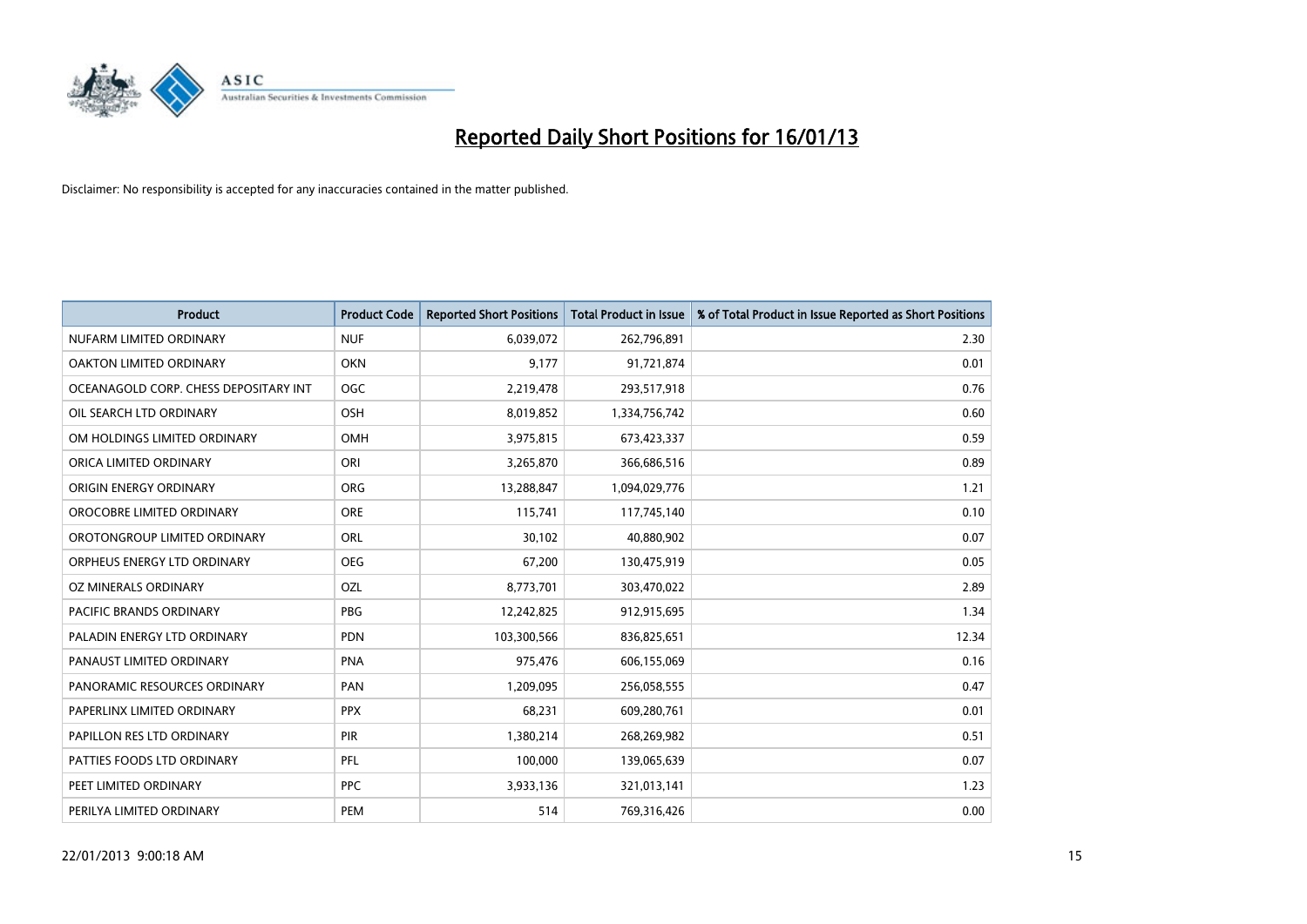

| <b>Product</b>                      | <b>Product Code</b> | <b>Reported Short Positions</b> | <b>Total Product in Issue</b> | % of Total Product in Issue Reported as Short Positions |
|-------------------------------------|---------------------|---------------------------------|-------------------------------|---------------------------------------------------------|
| PERPETUAL LIMITED ORDINARY          | PPT                 | 2,132,760                       | 41,980,678                    | 5.08                                                    |
| PERSEUS MINING LTD ORDINARY         | PRU                 | 17,882,419                      | 457,962,088                   | 3.90                                                    |
| PHARMAXIS LTD ORDINARY              | <b>PXS</b>          | 6,261,116                       | 308,543,389                   | 2.03                                                    |
| PLATINUM ASSET ORDINARY             | <b>PTM</b>          | 12,081,512                      | 561,347,878                   | 2.15                                                    |
| PLATINUM AUSTRALIA ORDINARY         | <b>PLA</b>          | 836,127                         | 504,968,043                   | 0.17                                                    |
| PMP LIMITED ORDINARY                | <b>PMP</b>          | 206,144                         | 323,781,124                   | 0.06                                                    |
| PRANA BIOTECHNOLOGY ORDINARY        | <b>PBT</b>          | 66,000                          | 340,689,928                   | 0.02                                                    |
| PREMIER INVESTMENTS ORDINARY        | <b>PMV</b>          | 1,179,977                       | 155,260,478                   | 0.76                                                    |
| PRIMA BIOMED LTD ORDINARY           | <b>PRR</b>          | 6,288,810                       | 1,066,063,388                 | 0.59                                                    |
| PRIMARY HEALTH CARE ORDINARY        | <b>PRY</b>          | 24,406,344                      | 502,983,554                   | 4.85                                                    |
| PRIMEAG AUSTRALIA ORDINARY          | PAG                 | 2,115                           | 266,394,444                   | 0.00                                                    |
| PROGRAMMED ORDINARY                 | <b>PRG</b>          | 253,333                         | 118,177,001                   | 0.21                                                    |
| PSIVIDA CORP CDI 1:1                | <b>PVA</b>          | 50,000                          | 8,941,306                     | 0.56                                                    |
| PURA VIDA ENERGY NL ORDINARY        | <b>PVD</b>          | 157,040                         | 59,769,584                    | 0.26                                                    |
| <b>QANTAS AIRWAYS ORDINARY</b>      | QAN                 | 17,985,450                      | 2,253,918,425                 | 0.80                                                    |
| <b>OBE INSURANCE GROUP ORDINARY</b> | <b>OBE</b>          | 63,952,825                      | 1,196,747,582                 | 5.34                                                    |
| ORXPHARMA LTD ORDINARY              | <b>QRX</b>          | 130,762                         | 144,617,206                   | 0.09                                                    |
| <b>QUBE HOLDINGS LTD ORDINARY</b>   | QUB                 | 8,313,455                       | 926,489,845                   | 0.90                                                    |
| RAMELIUS RESOURCES ORDINARY         | <b>RMS</b>          | 4,531,687                       | 337,296,949                   | 1.34                                                    |
| RAMSAY HEALTH CARE ORDINARY         | <b>RHC</b>          | 2,949,699                       | 202,081,252                   | 1.46                                                    |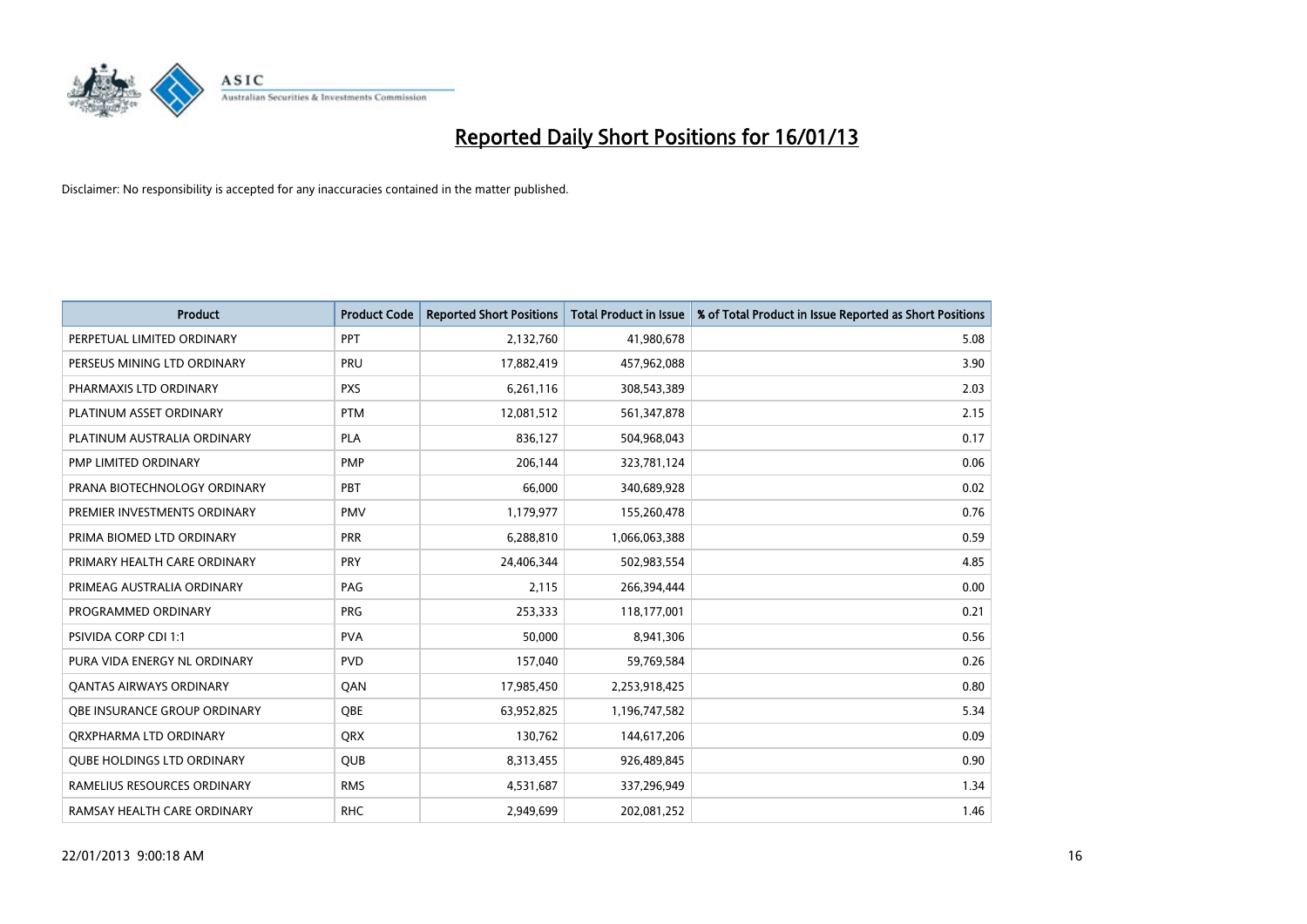

| <b>Product</b>                      | <b>Product Code</b> | <b>Reported Short Positions</b> | <b>Total Product in Issue</b> | % of Total Product in Issue Reported as Short Positions |
|-------------------------------------|---------------------|---------------------------------|-------------------------------|---------------------------------------------------------|
| <b>RCR TOMLINSON ORDINARY</b>       | <b>RCR</b>          | 126,688                         | 132,431,265                   | 0.10                                                    |
| <b>REA GROUP ORDINARY</b>           | <b>REA</b>          | 25,000                          | 131,714,699                   | 0.02                                                    |
| RECKON LIMITED ORDINARY             | <b>RKN</b>          | 451,000                         | 129,488,015                   | 0.35                                                    |
| RED 5 LIMITED ORDINARY              | <b>RED</b>          | 1,853,629                       | 135,488,008                   | 1.37                                                    |
| <b>RED FORK ENERGY ORDINARY</b>     | <b>RFE</b>          | 3,495,718                       | 384,951,719                   | 0.91                                                    |
| REDBANK ENERGY LTD ORDINARY         | AEJ                 | 13                              | 786,287                       | 0.00                                                    |
| <b>REDFLEX HOLDINGS ORDINARY</b>    | <b>RDF</b>          | 2.820                           | 110,762,310                   | 0.00                                                    |
| REECE AUSTRALIA LTD. ORDINARY       | <b>REH</b>          | 10,493                          | 99,600,000                    | 0.01                                                    |
| REGIS RESOURCES ORDINARY            | <b>RRL</b>          | 4,163,712                       | 473,975,396                   | 0.88                                                    |
| RESMED INC CDI 10:1                 | <b>RMD</b>          | 2,990,397                       | 1,556,242,300                 | 0.19                                                    |
| <b>RESOLUTE MINING ORDINARY</b>     | <b>RSG</b>          | 2,362,428                       | 643,094,224                   | 0.37                                                    |
| <b>RESOURCE GENERATION ORDINARY</b> | <b>RES</b>          | 173                             | 263,345,652                   | 0.00                                                    |
| RETAIL FOOD GROUP ORDINARY          | <b>RFG</b>          | 189,009                         | 130,054,522                   | 0.15                                                    |
| REVERSE CORP LIMITED ORDINARY       | <b>REF</b>          | 100                             | 92,382,175                    | 0.00                                                    |
| REX MINERALS LIMITED ORDINARY       | <b>RXM</b>          | 2,018,848                       | 188,907,284                   | 1.07                                                    |
| <b>RHG LIMITED ORDINARY</b>         | <b>RHG</b>          | 300,342                         | 308,483,177                   | 0.10                                                    |
| <b>RIALTO ENERGY ORDINARY</b>       | <b>RIA</b>          | 41                              | 672,259,992                   | 0.00                                                    |
| RIDLEY CORPORATION ORDINARY         | <b>RIC</b>          | 25,244                          | 307,817,071                   | 0.01                                                    |
| RIO TINTO LIMITED ORDINARY          | <b>RIO</b>          | 9,039,108                       | 435,758,720                   | 2.07                                                    |
| ROC OIL COMPANY ORDINARY            | <b>ROC</b>          | 1,219,958                       | 683,235,552                   | 0.18                                                    |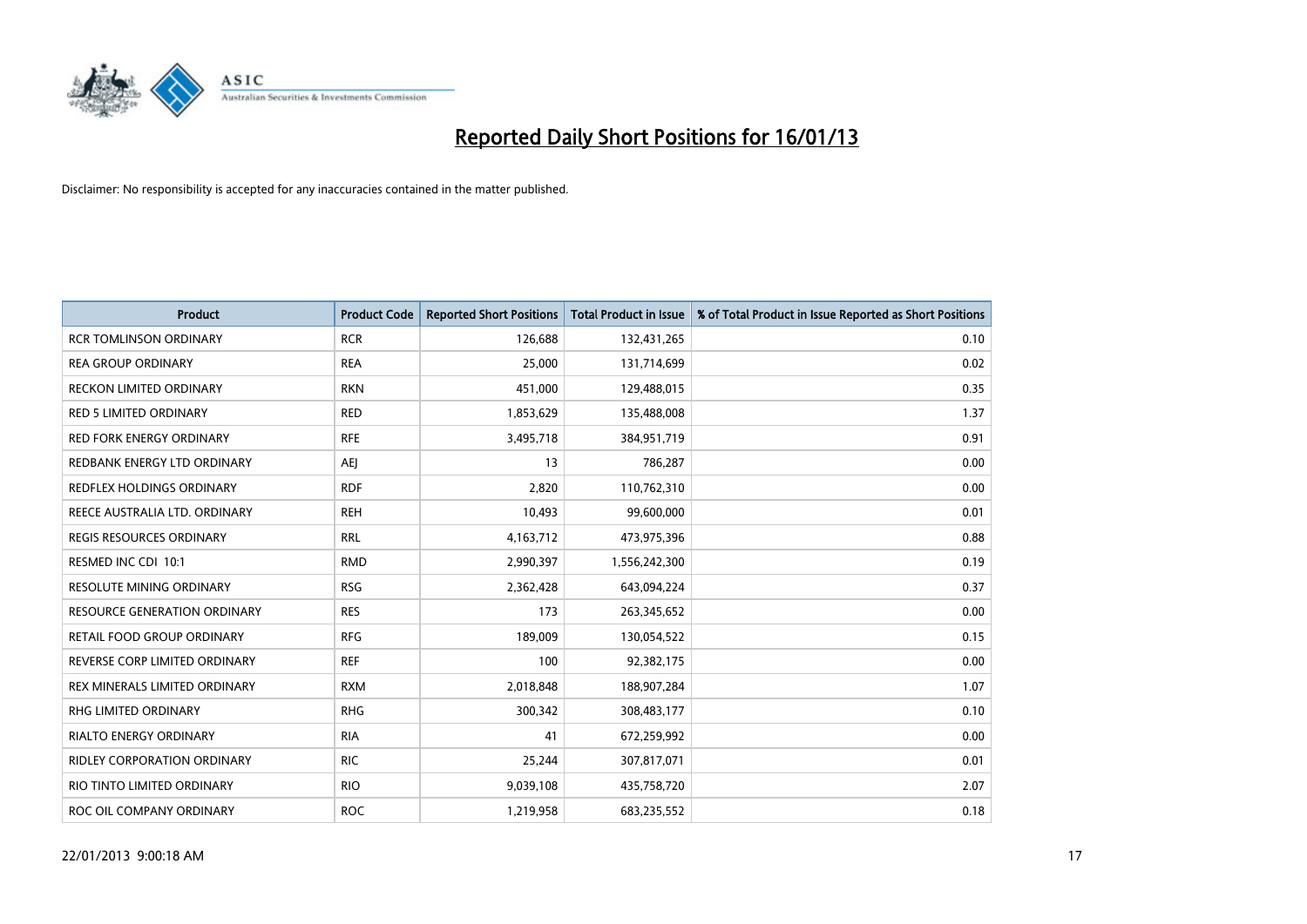

| <b>Product</b>                        | <b>Product Code</b> | <b>Reported Short Positions</b> | <b>Total Product in Issue</b> | % of Total Product in Issue Reported as Short Positions |
|---------------------------------------|---------------------|---------------------------------|-------------------------------|---------------------------------------------------------|
| <b>RURALCO HOLDINGS ORDINARY</b>      | <b>RHL</b>          | 12,000                          | 55,019,284                    | 0.02                                                    |
| SAI GLOBAL LIMITED ORDINARY           | SAI                 | 5,037,749                       | 206,944,724                   | 2.43                                                    |
| SALMAT LIMITED ORDINARY               | <b>SLM</b>          | 488,210                         | 159,812,799                   | 0.31                                                    |
| SAMSON OIL & GAS LTD ORDINARY         | <b>SSN</b>          | 3,910,000                       | 1,865,384,154                 | 0.21                                                    |
| SANDFIRE RESOURCES ORDINARY           | <b>SFR</b>          | 1,769,761                       | 153,524,301                   | 1.15                                                    |
| <b>SANTOS LTD ORDINARY</b>            | <b>STO</b>          | 4,158,230                       | 958,885,812                   | 0.43                                                    |
| SARACEN MINERAL ORDINARY              | <b>SAR</b>          | 7,323,476                       | 595,217,424                   | 1.23                                                    |
| SCA PROPERTY GROUP STAPLED SECURITIES | SCP                 | 7,438,602                       | 585,455,114                   | 1.27                                                    |
| SCHAFFER CORP. LTD. ORDINARY          | <b>SFC</b>          | 989                             | 14,052,652                    | 0.01                                                    |
| SEDGMAN LIMITED ORDINARY              | <b>SDM</b>          | 306,205                         | 217,623,797                   | 0.14                                                    |
| SEEK LIMITED ORDINARY                 | <b>SEK</b>          | 13,337,349                      | 337,101,307                   | 3.96                                                    |
| SENEX ENERGY LIMITED ORDINARY         | <b>SXY</b>          | 2,657,310                       | 1,140,304,837                 | 0.23                                                    |
| SERVICE STREAM ORDINARY               | <b>SSM</b>          | 5,018                           | 283,418,867                   | 0.00                                                    |
| SEVEN GROUP HOLDINGS ORDINARY         | <b>SVW</b>          | 3,225,836                       | 307,410,281                   | 1.05                                                    |
| SEVEN WEST MEDIA LTD ORDINARY         | <b>SWM</b>          | 21,195,677                      | 999,160,872                   | 2.12                                                    |
| SIGMA PHARMACEUTICAL ORDINARY         | SIP                 | 6,054,936                       | 1,169,236,730                 | 0.52                                                    |
| SILEX SYSTEMS ORDINARY                | <b>SLX</b>          | 1,084,833                       | 170,232,464                   | 0.64                                                    |
| SILVER CHEF LIMITED ORDINARY          | SIV                 | 34,717                          | 27,222,919                    | 0.13                                                    |
| SILVER LAKE RESOURCE ORDINARY         | <b>SLR</b>          | 1,924,472                       | 379,048,750                   | 0.51                                                    |
| SIMS METAL MGMT LTD ORDINARY          | SGM                 | 7,248,625                       | 204,296,106                   | 3.55                                                    |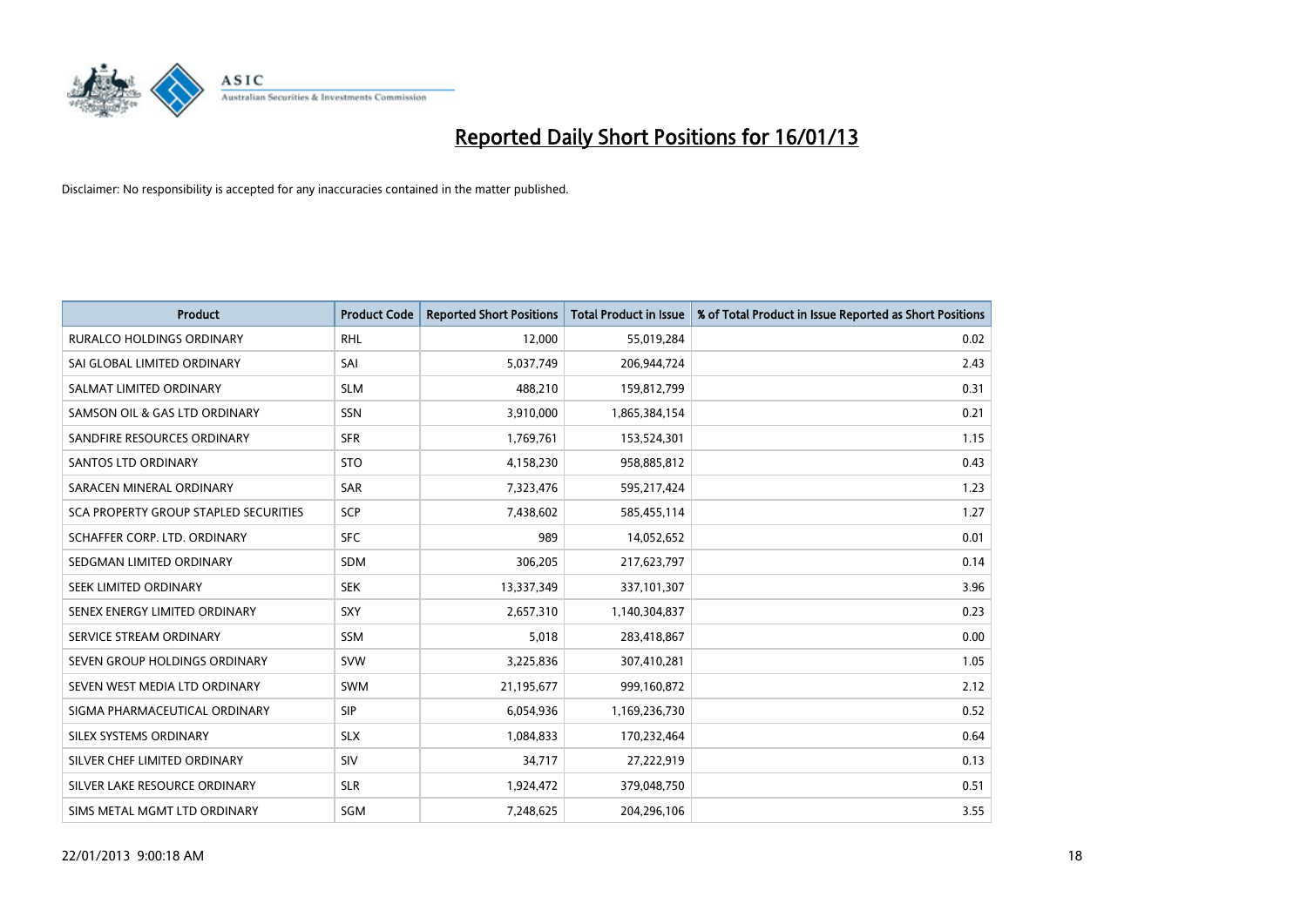

| <b>Product</b>                           | <b>Product Code</b> | <b>Reported Short Positions</b> | <b>Total Product in Issue</b> | % of Total Product in Issue Reported as Short Positions |
|------------------------------------------|---------------------|---------------------------------|-------------------------------|---------------------------------------------------------|
| SINGAPORE TELECOMM. CHESS DEPOSITARY INT | <b>SGT</b>          | 5,883,999                       | 174,261,546                   | 3.38                                                    |
| SIRIUS RESOURCES NL ORDINARY             | <b>SIR</b>          | 117,642                         | 223,434,586                   | 0.05                                                    |
| SIRTEX MEDICAL ORDINARY                  | <b>SRX</b>          | 342,855                         | 55,768,136                    | 0.61                                                    |
| SKILLED GROUP LTD ORDINARY               | <b>SKE</b>          | 6,045,690                       | 233,487,276                   | 2.59                                                    |
| <b>SKY NETWORK ORDINARY</b>              | <b>SKT</b>          | 30,000                          | 389,139,785                   | 0.01                                                    |
| SKYCITY ENT GRP LTD ORDINARY             | <b>SKC</b>          | 160,101                         | 576,958,340                   | 0.03                                                    |
| <b>SLATER &amp; GORDON ORDINARY</b>      | <b>SGH</b>          | 46,235                          | 170,537,215                   | 0.03                                                    |
| SMS MANAGEMENT. ORDINARY                 | <b>SMX</b>          | 1,353,308                       | 69,378,477                    | 1.95                                                    |
| SONIC HEALTHCARE ORDINARY                | <b>SHL</b>          | 4,019,493                       | 396,025,681                   | 1.01                                                    |
| SOUL PATTINSON (W.H) ORDINARY            | SOL                 | 14,838                          | 239,395,320                   | 0.01                                                    |
| SOUTH BOULDER MINES ORDINARY             | <b>STB</b>          | 136,195                         | 127,952,826                   | 0.11                                                    |
| SP AUSNET STAPLED SECURITIES             | <b>SPN</b>          | 5,139,970                       | 3,367,543,113                 | 0.15                                                    |
| SPARK INFRASTRUCTURE STAPLED NOTE & UNIT | SKI                 | 37,139,332                      | 1,326,734,264                 | 2.80                                                    |
| SPDR 200 FUND ETF UNITS                  | <b>STW</b>          | 59,854                          | 47,051,346                    | 0.13                                                    |
| SPECIALTY FASHION ORDINARY               | <b>SFH</b>          | 2,578,941                       | 192,236,121                   | 1.34                                                    |
| ST BARBARA LIMITED ORDINARY              | <b>SBM</b>          | 4,588,761                       | 488,074,077                   | 0.94                                                    |
| STANMORE COAL LTD ORDINARY               | <b>SMR</b>          | 32,870                          | 207,827,090                   | 0.02                                                    |
| STARPHARMA HOLDINGS ORDINARY             | SPL                 | 6,656,646                       | 283,640,060                   | 2.35                                                    |
| STHN CROSS MEDIA ORDINARY                | <b>SXL</b>          | 16,024,169                      | 704,858,524                   | 2.27                                                    |
| STOCKLAND UNITS/ORD STAPLED              | <b>SGP</b>          | 24,001,341                      | 2,202,657,963                 | 1.09                                                    |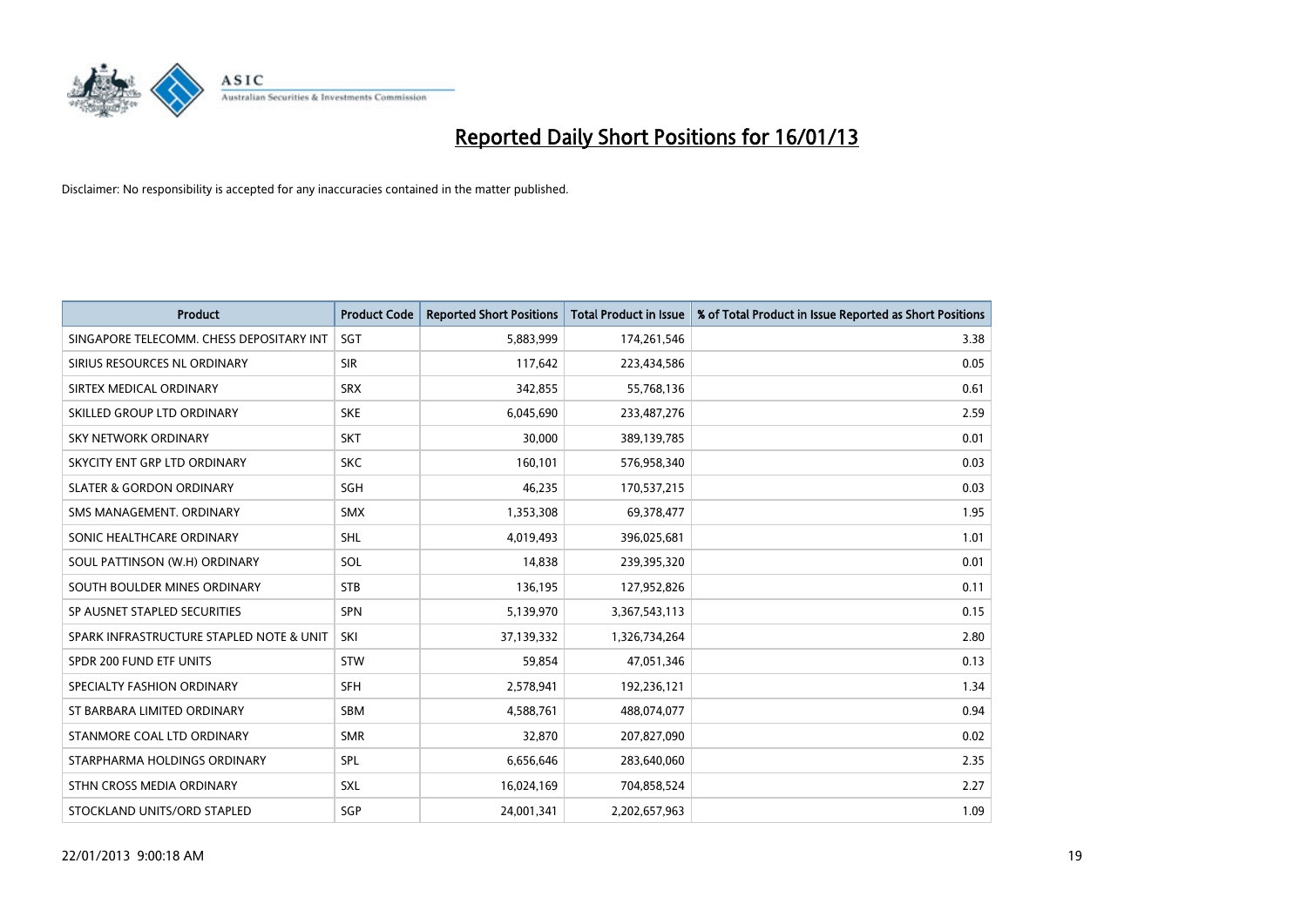

| <b>Product</b>                      | <b>Product Code</b> | <b>Reported Short Positions</b> | <b>Total Product in Issue</b> | % of Total Product in Issue Reported as Short Positions |
|-------------------------------------|---------------------|---------------------------------|-------------------------------|---------------------------------------------------------|
| STRAITS RES LTD. ORDINARY           | SRO                 | 69,907                          | 1,164,150,159                 | 0.01                                                    |
| STW COMMUNICATIONS ORDINARY         | SGN                 | 76,539                          | 403,828,512                   | 0.02                                                    |
| SUNCORP GROUP LTD ORDINARY          | <b>SUN</b>          | 8,979,468                       | 1,286,600,980                 | 0.70                                                    |
| SUNDANCE ENERGY ORDINARY            | <b>SEA</b>          | 3,879,743                       | 278,765,141                   | 1.39                                                    |
| SUNDANCE RESOURCES ORDINARY         | <b>SDL</b>          | 4,080,293                       | 3,066,227,034                 | 0.13                                                    |
| SUNLAND GROUP LTD ORDINARY          | <b>SDG</b>          | 119,098                         | 189,417,674                   | 0.06                                                    |
| SUPER RET REP LTD ORDINARY          | <b>SUL</b>          | 609,956                         | 196,382,811                   | 0.31                                                    |
| SYD AIRPORT STAPLED US PROHIBIT.    | <b>SYD</b>          | 7,379,619                       | 1,861,210,782                 | 0.40                                                    |
| SYRAH RESOURCES ORDINARY            | <b>SYR</b>          | 18,830                          | 134,867,089                   | 0.01                                                    |
| TABCORP HOLDINGS LTD ORDINARY       | <b>TAH</b>          | 13,433,151                      | 734,015,737                   | 1.83                                                    |
| TANAMI GOLD NL ORDINARY             | <b>TAM</b>          | 201,949                         | 261,132,677                   | 0.08                                                    |
| TAP OIL LIMITED ORDINARY            | <b>TAP</b>          | 422,668                         | 241,295,311                   | 0.18                                                    |
| TASSAL GROUP LIMITED ORDINARY       | <b>TGR</b>          | 68,848                          | 146,304,404                   | 0.05                                                    |
| <b>TATTS GROUP LTD ORDINARY</b>     | <b>TTS</b>          | 6,652,568                       | 1,386,103,541                 | 0.48                                                    |
| <b>TECHNOLOGY ONE ORDINARY</b>      | <b>TNE</b>          | 58,894                          | 306,620,955                   | 0.02                                                    |
| <b>TELECOM CORPORATION ORDINARY</b> | <b>TEL</b>          | 6,639,014                       | 1,824,673,847                 | 0.36                                                    |
| TELSTRA CORPORATION. ORDINARY       | <b>TLS</b>          | 18,686,887                      | 12,443,074,357                | 0.15                                                    |
| TEN NETWORK HOLDINGS ORDINARY       | <b>TEN</b>          | 131,117,754                     | 2,312,328,771                 | 5.67                                                    |
| TERANGA GOLD CORP CDI 1:1           | <b>TGZ</b>          | 200,295                         | 174,121,625                   | 0.12                                                    |
| TEXON PETROLEUM LTD ORDINARY        | <b>TXN</b>          | 70,615                          | 245,339,848                   | 0.03                                                    |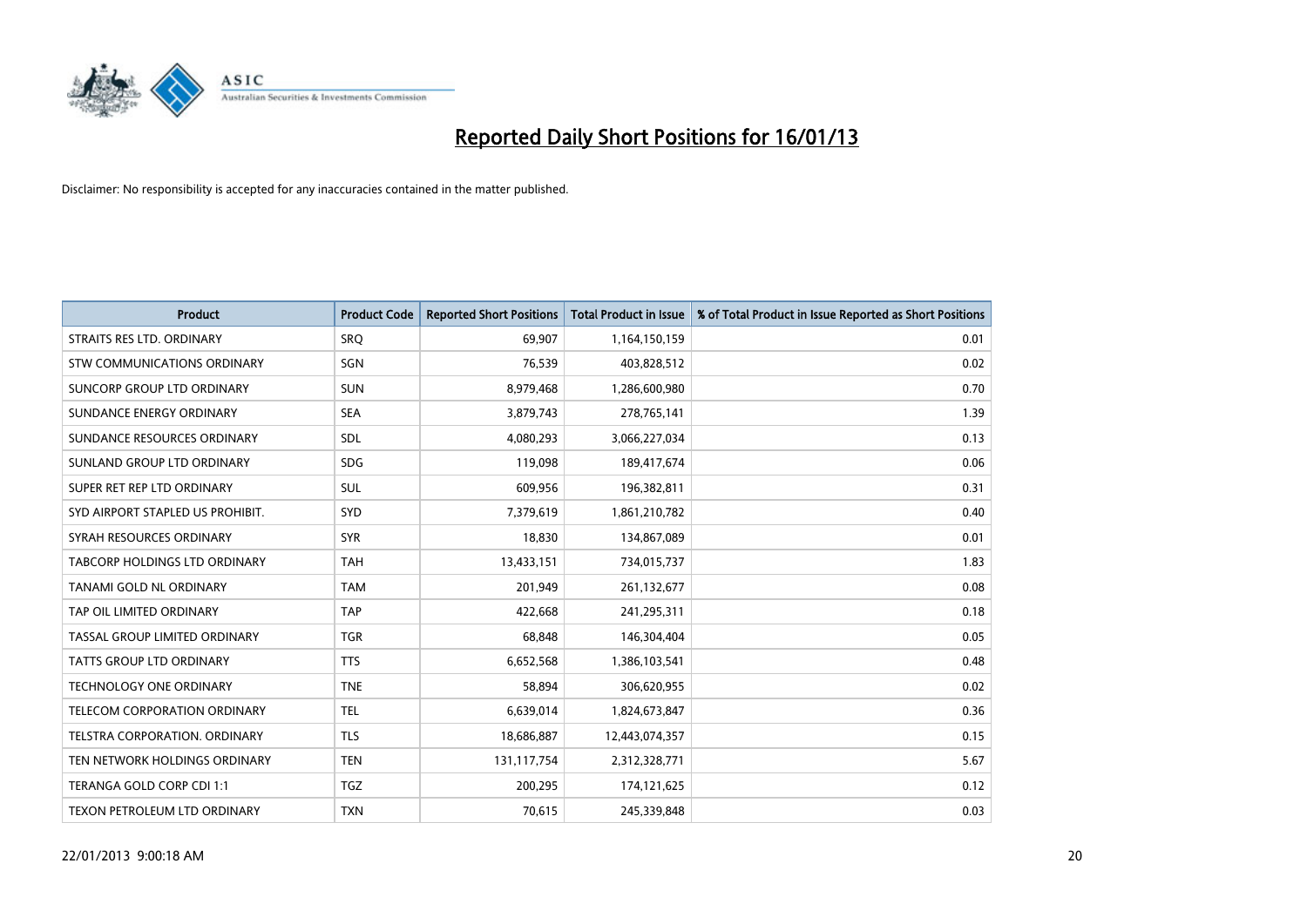

| <b>Product</b>                       | <b>Product Code</b> | <b>Reported Short Positions</b> | <b>Total Product in Issue</b> | % of Total Product in Issue Reported as Short Positions |
|--------------------------------------|---------------------|---------------------------------|-------------------------------|---------------------------------------------------------|
| THE REJECT SHOP ORDINARY             | <b>TRS</b>          | 2,576,269                       | 26,092,220                    | 9.87                                                    |
| THORN GROUP LIMITED ORDINARY         | <b>TGA</b>          | 749,503                         | 146,784,042                   | 0.51                                                    |
| <b>TIGER RESOURCES ORDINARY</b>      | <b>TGS</b>          | 2,267,896                       | 673,470,269                   | 0.34                                                    |
| TOLL HOLDINGS LTD ORDINARY           | <b>TOL</b>          | 33,375,041                      | 717,133,875                   | 4.65                                                    |
| TOX FREE SOLUTIONS ORDINARY          | <b>TOX</b>          | 933,747                         | 115,989,858                   | 0.81                                                    |
| TPG TELECOM LIMITED ORDINARY         | <b>TPM</b>          | 2,990,117                       | 793,808,141                   | 0.38                                                    |
| TRADE ME GROUP ORDINARY              | <b>TME</b>          | 904,937                         | 396,017,568                   | 0.23                                                    |
| TRANSFIELD SERVICES ORDINARY         | <b>TSE</b>          | 4,711,215                       | 512,457,716                   | 0.92                                                    |
| TRANSPACIFIC INDUST, ORDINARY        | <b>TPI</b>          | 8,315,199                       | 1,578,563,490                 | 0.53                                                    |
| TRANSURBAN GROUP TRIPLE STAPLED SEC. | <b>TCL</b>          | 6,092,697                       | 1,478,639,966                 | 0.41                                                    |
| TREASURY WINE ESTATE ORDINARY        | <b>TWE</b>          | 17,991,948                      | 647,227,144                   | 2.78                                                    |
| TROY RESOURCES LTD ORDINARY          | <b>TRY</b>          | 48,658                          | 91,318,649                    | 0.05                                                    |
| UGL LIMITED ORDINARY                 | UGL                 | 6,606,300                       | 166,315,038                   | 3.97                                                    |
| UXC LIMITED ORDINARY                 | <b>UXC</b>          | 1,261,830                       | 308,056,885                   | 0.41                                                    |
| <b>VENTURE MINERALS ORDINARY</b>     | <b>VMS</b>          | 227,760                         | 287,320,170                   | 0.08                                                    |
| VIRGIN AUS HLDG LTD ORDINARY         | VAH                 | 55,994,722                      | 2,455,775,111                 | 2.28                                                    |
| <b>VOCUS COMMS LTD ORDINARY</b>      | VOC                 | 81,987                          | 77,111,341                    | 0.11                                                    |
| WATPAC LIMITED ORDINARY              | <b>WTP</b>          | 7,803                           | 184,332,526                   | 0.00                                                    |
| <b>WDS LIMITED ORDINARY</b>          | <b>WDS</b>          | $\overline{7}$                  | 144,740,614                   | 0.00                                                    |
| <b>WEBIET LIMITED ORDINARY</b>       | <b>WEB</b>          | 175,964                         | 78,010,374                    | 0.23                                                    |